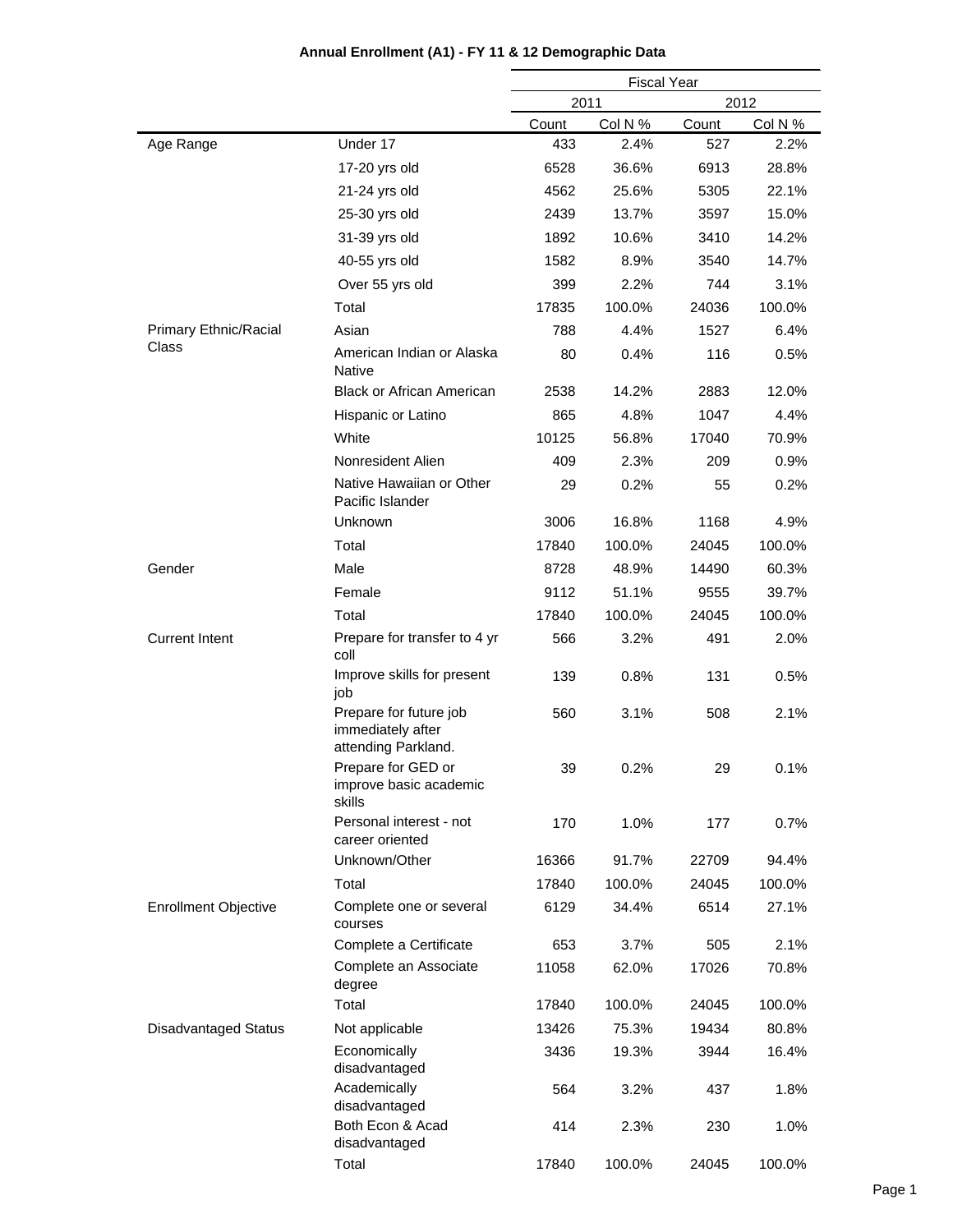|                                                   |                                                                             | <b>Fiscal Year</b> |         |       |         |
|---------------------------------------------------|-----------------------------------------------------------------------------|--------------------|---------|-------|---------|
|                                                   |                                                                             |                    | 2011    |       | 2012    |
|                                                   |                                                                             | Count              | Col N % | Count | Col N % |
| Ltd-Eng Proficiency                               | Not applicable                                                              | 17299              | 97.0%   | 23525 | 97.8%   |
|                                                   | Limited-English-Proficient                                                  | 541                | 3.0%    | 520   | 2.2%    |
|                                                   | Total                                                                       | 17840              | 100.0%  | 24045 | 100.0%  |
| <b>Disability Status</b>                          | Not applicable                                                              | 17314              | 97.1%   | 23419 | 97.4%   |
|                                                   | <b>Disability Student</b>                                                   | 526                | 2.9%    | 626   | 2.6%    |
|                                                   | Total                                                                       | 17840              | 100.0%  | 24045 | 100.0%  |
| Signed Declaration of                             | <b>No</b>                                                                   | 16366              | 91.7%   | 22709 | 94.4%   |
| Intent                                            | Yes                                                                         | 1474               | 8.3%    | 1336  | 5.6%    |
|                                                   | Total                                                                       | 17840              | 100.0%  | 24045 | 100.0%  |
| <b>Highest Deg Prev Earned</b>                    | <b>Associates Degree</b>                                                    | 198                | 1.1%    | 168   | 0.7%    |
|                                                   | <b>Bachelor Degree</b>                                                      | 328                | 1.8%    | 263   | 1.1%    |
|                                                   | Certificate                                                                 | 112                | 0.6%    | 91    | 0.4%    |
|                                                   | Doctoral Degree                                                             | 24                 | 0.1%    | 18    | 0.1%    |
|                                                   | GED                                                                         | 319                | 1.8%    | 325   | 1.4%    |
|                                                   | High Schl Diploma                                                           | 7605               | 42.6%   | 7921  | 32.9%   |
|                                                   | <b>Masters Degree</b>                                                       | 99                 | 0.6%    | 97    | 0.4%    |
|                                                   | None                                                                        | 474                | 2.7%    | 367   | 1.5%    |
|                                                   | Other                                                                       | 211                | 1.2%    | 152   | 0.6%    |
|                                                   | 1st Professional Degree                                                     | 8                  | 0.0%    | 5     | 0.0%    |
|                                                   | Some college                                                                | 944                | 5.3%    | 538   | 2.2%    |
|                                                   | Unknown                                                                     | 7518               | 42.1%   | 14100 | 58.6%   |
|                                                   | Total                                                                       | 17840              | 100.0%  | 24045 | 100.0%  |
| Veteran Status                                    | Not a Veteran                                                               | 17555              | 98.4%   | 23786 | 98.9%   |
|                                                   | Veteran                                                                     | 285                | 1.6%    | 259   | 1.1%    |
|                                                   | Total                                                                       | 17840              | 100.0%  | 24045 | 100.0%  |
| <b>Student Entry Level</b>                        | Freshman                                                                    | 9314               | 52.2%   | 15739 | 65.5%   |
|                                                   | Sophomore                                                                   | 6459               | 36.2%   | 6367  | 26.5%   |
|                                                   | Dual ENROLLMENT                                                             | 51                 | 0.3%    | 34    | 0.1%    |
|                                                   | Unclassified/Other                                                          | 1371               | 7.7%    | 1037  | 4.3%    |
|                                                   | Dual CREDIT                                                                 | 645                | 3.6%    | 868   | 3.6%    |
|                                                   | Total                                                                       | 17840              | 100.0%  | 24045 | 100.0%  |
| <b>First Generation College</b><br><b>Student</b> | Student in the first<br>generation of their family<br>to attend college     | 14319              | 80.3%   | 21593 | 89.8%   |
|                                                   | Student not in the first<br>generation of their family<br>to attend college | 3521               | 19.7%   | 2452  | 10.2%   |

## **Annual Enrollment (A1) - FY 11 & 12 Demographic Data**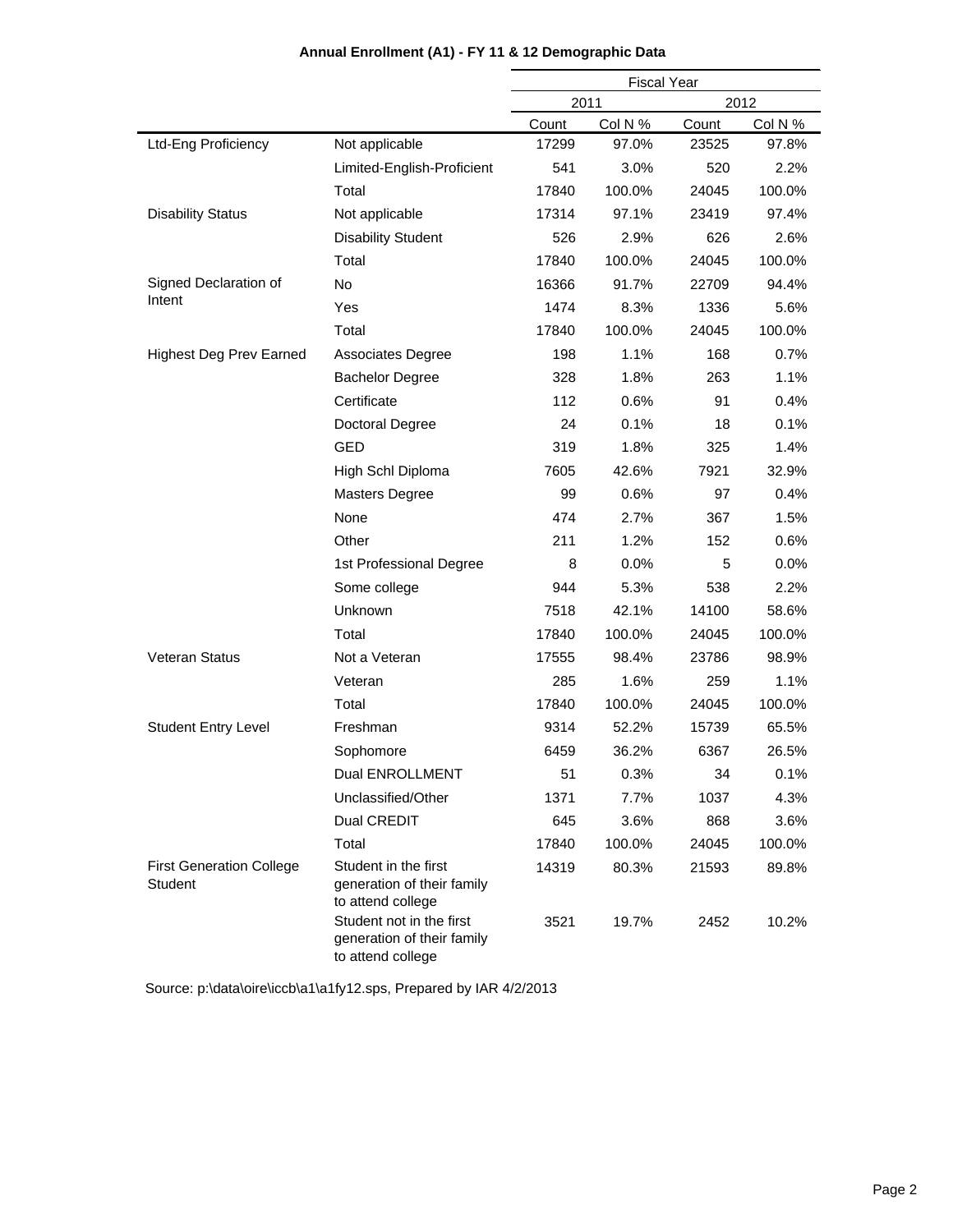|           |                        |                         | <b>Fiscal Year</b> |                |         |
|-----------|------------------------|-------------------------|--------------------|----------------|---------|
|           |                        | 2011                    |                    | 2012           |         |
|           |                        | Count                   | Col N %            | Count          | Col N % |
| Residency | In-district            | 11651                   | 65.3%              | 11465          | 47.7%   |
|           | Out-of-district        | 4911                    | 27.5%              | 11084          | 46.1%   |
|           | Out-of-state           | 373                     | 2.1%               | 525            | 2.2%    |
|           | <b>Foreign Country</b> | 905                     | 5.1%               | 971            | 4.0%    |
|           | Total                  | 17840                   | 100.0%             | 24045          | 100.0%  |
| County    | Adams                  | 18                      | 0.1%               | 51             | 0.2%    |
|           | Alexander              | $\overline{4}$          | 0.0%               | 9              | 0.0%    |
|           | Bond                   | 6                       | 0.0%               | 35             | 0.1%    |
|           | Boone                  | 11                      | 0.1%               | 50             | 0.2%    |
|           | <b>Brown</b>           | 1                       | 0.0%               | 3              | 0.0%    |
|           | <b>Bureau</b>          | 21                      | 0.1%               | 37             | 0.2%    |
|           | Calhoun                | 1                       | 0.0%               | 8              | 0.0%    |
|           | Carroll                | 1                       | 0.0%               | 9              | 0.0%    |
|           | Cass                   | 12                      | 0.1%               | 16             | 0.1%    |
|           | Champaign              | 9136                    | 51.2%              | 8906           | 37.0%   |
|           | Christian              | 22                      | 0.1%               | 41             | 0.2%    |
|           | Clark                  | 9                       | 0.1%               | 41             | 0.2%    |
|           | Clay                   | $\mathbf{1}$            | 0.0%               | 24             | 0.1%    |
|           | Clinton                | $\overline{7}$          | 0.0%               | 52             | 0.2%    |
|           | Coles                  | 80                      | 0.4%               | 158            | 0.7%    |
|           | Cook                   | 1897                    | 10.6%              | 3061           | 12.7%   |
|           | Crawford               | $\overline{7}$          | 0.0%               | 16             | 0.1%    |
|           | Cumberland             | 12                      | 0.1%               | 37             | 0.2%    |
|           | De Kalb                | 38                      | 0.2%               | 211            | 0.9%    |
|           | De Witt                | 158                     | 0.9%               | 191            | 0.8%    |
|           | Douglas                | 538                     | 3.0%               | 543            | 2.3%    |
|           | Du Page                | 275                     | 1.5%               | 492            | 2.0%    |
|           | Edgar                  | 45                      | 0.3%               | 57             | 0.2%    |
|           | Edwards                | 6                       | 0.0%               | $\overline{7}$ | 0.0%    |
|           | Effingham              | 48                      | 0.3%               | 97             | 0.4%    |
|           | Fayette                | 4                       | 0.0%               | 27             | 0.1%    |
|           | Ford                   | 489                     | 2.7%               | 468            | 1.9%    |
|           | Franklin               | 6                       | $0.0\%$            | 89             | 0.4%    |
|           | Fulton                 | 16                      | 0.1%               | 65             | 0.3%    |
|           | Gallatin               | $\overline{c}$          | 0.0%               | 3              | 0.0%    |
|           | Greene                 | $\overline{\mathbf{4}}$ | 0.0%               | 23             | 0.1%    |
|           | Grundy                 | 35                      | 0.2%               | 58             | 0.2%    |
|           | Hamilton               | 0                       | 0.0%               | 12             | 0.0%    |
|           | Hancock                | $\overline{7}$          | 0.0%               | 14             | 0.1%    |
|           | Hardin                 | $\mathbf 1$             | 0.0%               | 17             | 0.1%    |
|           | Henderson              | $\mathbf 1$             | 0.0%               | $\mathbf{1}$   | 0.0%    |
|           | Henry                  | 30                      | 0.2%               | 95             | 0.4%    |
|           | Iroquois               | 308                     | 1.7%               | 294            | 1.2%    |
|           | Jackson                | 14                      | 0.1%               | 90             | 0.4%    |
|           |                        |                         |                    |                |         |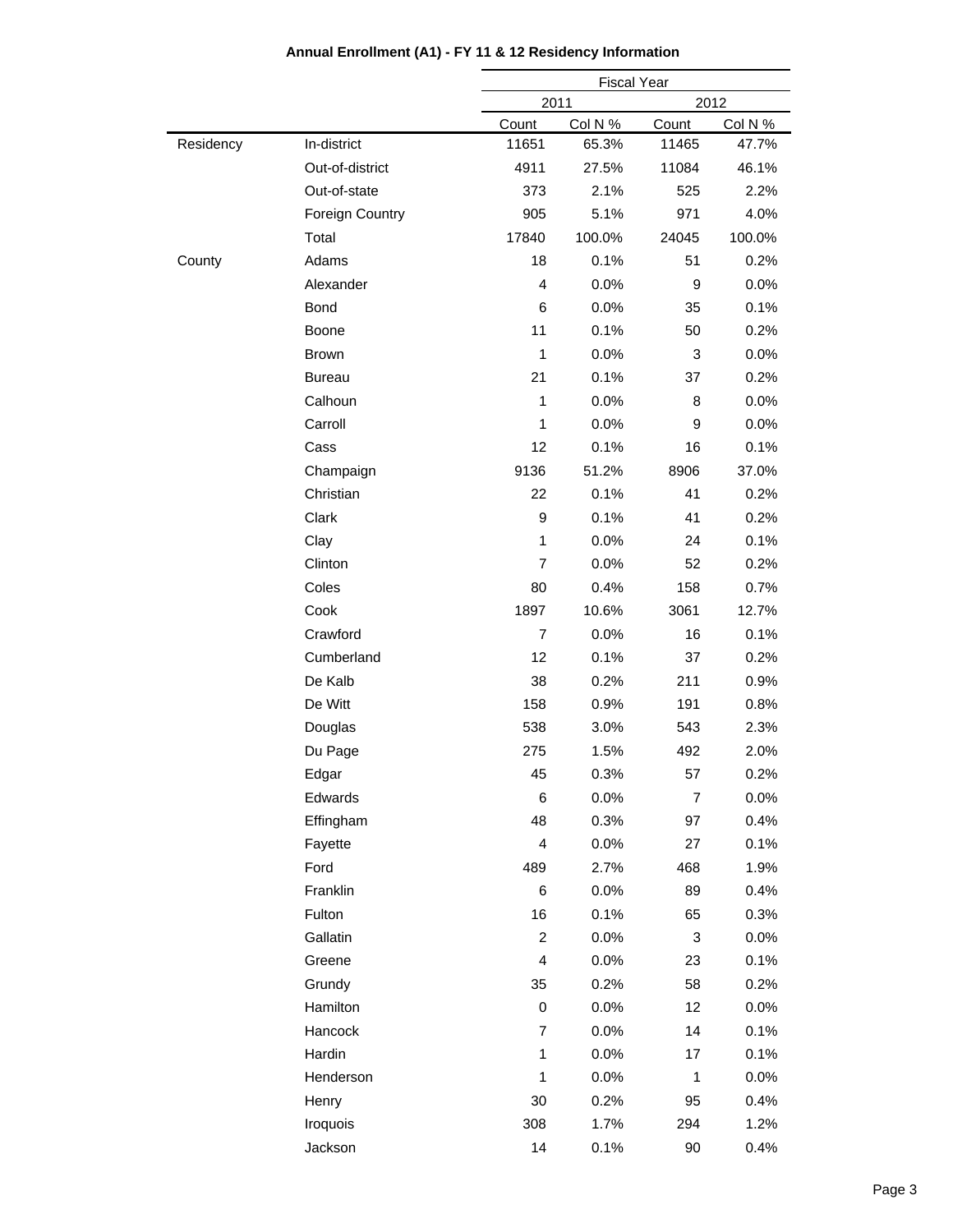|             |                         | <b>Fiscal Year</b> |                |         |
|-------------|-------------------------|--------------------|----------------|---------|
|             | 2011                    |                    | 2012           |         |
|             | Count                   | Col N %            | Count          | Col N % |
| Jasper      | 5                       | 0.0%               | 12             | 0.0%    |
| Jefferson   | 10                      | 0.1%               | 32             | 0.1%    |
| Jersey      | 3                       | 0.0%               | 21             | 0.1%    |
| Jo Daviess  | $\overline{c}$          | 0.0%               | 61             | 0.3%    |
| Johnson     | 3                       | 0.0%               | 9              | 0.0%    |
| Kane        | 114                     | 0.6%               | 344            | 1.4%    |
| Kankakee    | 117                     | 0.7%               | 170            | 0.7%    |
| Kendall     | 45                      | 0.3%               | 104            | 0.4%    |
| Knox        | 14                      | 0.1%               | 95             | 0.4%    |
| Lake        | 215                     | 1.2%               | 393            | 1.6%    |
| La Salle    | 37                      | 0.2%               | 161            | 0.7%    |
| Lawrence    | 4                       | 0.0%               | $\overline{7}$ | 0.0%    |
| Lee         | 16                      | 0.1%               | 79             | 0.3%    |
| Livingston  | 167                     | 0.9%               | 180            | 0.7%    |
| Logan       | 27                      | 0.2%               | 72             | 0.3%    |
| McDonough   | 16                      | 0.1%               | 70             | 0.3%    |
| McHenry     | 65                      | 0.4%               | 396            | 1.6%    |
| McLean      | 382                     | 2.1%               | 567            | 2.4%    |
| Macon       | 145                     | 0.8%               | 215            | 0.9%    |
| Macoupin    | 13                      | 0.1%               | 91             | 0.4%    |
| Madison     | 71                      | 0.4%               | 244            | 1.0%    |
| Marion      | 12                      | 0.1%               | 97             | 0.4%    |
| Marshall    | $\overline{4}$          | 0.0%               | 25             | 0.1%    |
| Mason       | 12                      | 0.1%               | 21             | 0.1%    |
| Massac      | $\overline{c}$          | 0.0%               | 8              | 0.0%    |
| Menard      | 13                      | 0.1%               | 59             | 0.2%    |
| Mercer      | 6                       | 0.0%               | 48             | 0.2%    |
| Monroe      | 3                       | 0.0%               | 13             | 0.1%    |
| Montgomery  | 13                      | 0.1%               | 38             | 0.2%    |
| Morgan      | 13                      | 0.1%               | 26             | 0.1%    |
| Moultrie    | 27                      | 0.2%               | 36             | 0.1%    |
| Ogle        | 16                      | 0.1%               | 146            | 0.6%    |
| Peoria      | 97                      | 0.5%               | 206            | 0.9%    |
| Perry       | 3                       | $0.0\%$            | 23             | 0.1%    |
| Piatt       | 612                     | 3.4%               | 641            | 2.7%    |
| Pike        | $\overline{\mathbf{4}}$ | $0.0\%$            | 8              | 0.0%    |
| Pope        | 0                       | 0.0%               | $\overline{c}$ | 0.0%    |
| Pulaski     | $\mathbf{1}$            | 0.0%               | $\overline{c}$ | 0.0%    |
| Putnam      | 6                       | 0.0%               | 6              | $0.0\%$ |
| Randolph    | 5                       | 0.0%               | 47             | 0.2%    |
| Richland    | $\mathbf{1}$            | $0.0\%$            | 26             | 0.1%    |
| Rock Island | 22                      | 0.1%               | 157            | 0.7%    |
| St. Clair   | 69                      | 0.4%               | 218            | 0.9%    |
|             |                         |                    |                |         |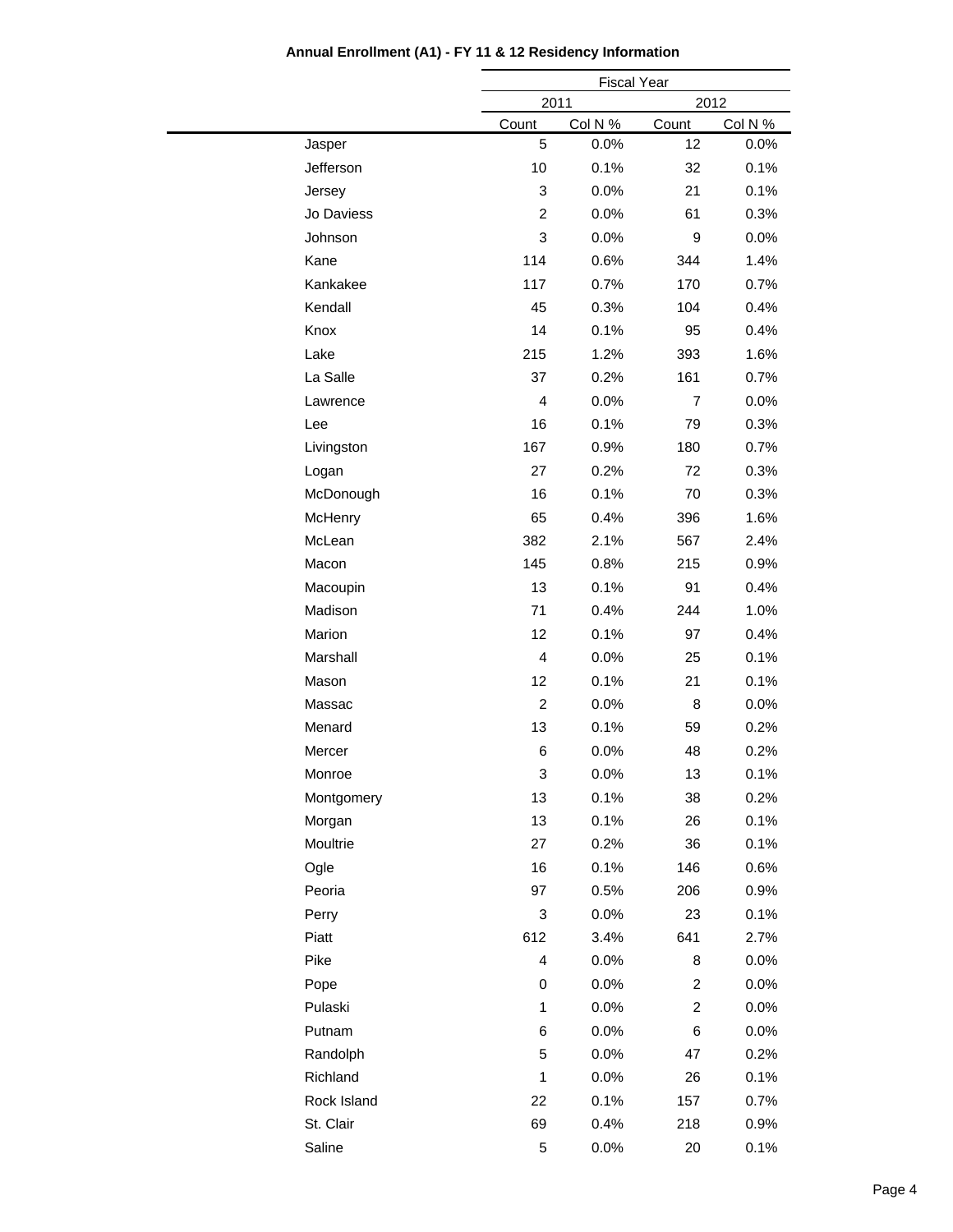|       |                         |                         | <b>Fiscal Year</b> |              |         |
|-------|-------------------------|-------------------------|--------------------|--------------|---------|
|       |                         |                         | 2011               | 2012         |         |
|       |                         | Count                   | Col N %            | Count        | Col N % |
|       | Sangamon                | 121                     | 0.7%               | 250          | 1.0%    |
|       | Schuyler                | 5                       | 0.0%               | 8            | 0.0%    |
|       | Scott                   | 2                       | 0.0%               | 3            | 0.0%    |
|       | Shelby                  | 11                      | 0.1%               | 48           | 0.2%    |
|       | <b>Stark</b>            | 3                       | 0.0%               | 6            | $0.0\%$ |
|       | Stephenson              | 14                      | 0.1%               | 37           | 0.2%    |
|       | Tazewell                | 56                      | 0.3%               | 112          | 0.5%    |
|       | Union                   | $\overline{4}$          | 0.0%               | 26           | 0.1%    |
|       | Vermilion               | 320                     | 1.8%               | 358          | 1.5%    |
|       | Wabash                  | $\overline{4}$          | 0.0%               | 17           | 0.1%    |
|       | Warren                  | 9                       | 0.1%               | 27           | 0.1%    |
|       | Washington              | 6                       | 0.0%               | 54           | 0.2%    |
|       | Wayne                   | 6                       | 0.0%               | 19           | 0.1%    |
|       | White                   | $\mathbf{1}$            | 0.0%               | $\mathbf{1}$ | 0.0%    |
|       | Whiteside               | 21                      | 0.1%               | 42           | 0.2%    |
|       | Will                    | 212                     | 1.2%               | 504          | 2.1%    |
|       | Williamson              | 12                      | 0.1%               | 71           | 0.3%    |
|       | Winnebago               | 47                      | 0.3%               | 285          | 1.2%    |
|       | Woodford                | 20                      | 0.1%               | 77           | 0.3%    |
|       | Correct/OOState/Foreign | 1278                    | 7.2%               | 1496         | 6.2%    |
|       | Total                   | 17840                   | 100.0%             | 24045        | 100.0%  |
| State | Not Reported            | 198                     | 1.1%               | 61           | 0.3%    |
|       | Alabama                 | 3                       | 0.0%               | $\mathbf{1}$ | 0.0%    |
|       | Alaska                  | 0                       | 0.0%               | $\mathbf{1}$ | 0.0%    |
|       | Arizona                 | 2                       | 0.0%               | 17           | 0.1%    |
|       | Arkansas                | $\overline{c}$          | 0.0%               | $\mathbf{1}$ | 0.0%    |
|       | California              | 11                      | 0.1%               | 44           | 0.2%    |
|       | Colorado                | $\overline{\mathbf{c}}$ | 0.0%               | 8            | 0.0%    |
|       | Connecticut             | $\overline{\mathbf{c}}$ | 0.0%               | 2            | 0.0%    |
|       | Delaware                | $\mathbf{1}$            | 0.0%               | $\mathbf{1}$ | 0.0%    |
|       | Florida                 | 9                       | 0.1%               | 14           | 0.1%    |
|       | Georgia                 | $\overline{4}$          | 0.0%               | 12           | 0.0%    |
|       | Idaho                   | $\mathbf{1}$            | 0.0%               | $\mathbf{1}$ | 0.0%    |
|       | Illinois                | 16526                   | 92.6%              | 22446        | 93.3%   |
|       | Indiana                 | 39                      | 0.2%               | 74           | 0.3%    |
|       | lowa                    | 5                       | 0.0%               | 64           | 0.3%    |
|       | Kansas                  | $\mathbf{1}$            | 0.0%               | 3            | 0.0%    |
|       | Kentucky                | 4                       | 0.0%               | 6            | 0.0%    |
|       | Maine                   | 0                       | 0.0%               | 1            | 0.0%    |
|       | Maryland                | 4                       | 0.0%               | 11           | 0.0%    |
|       | Massachusetts           | $\overline{\mathbf{c}}$ | 0.0%               | 17           | 0.1%    |
|       | Michigan                | 6                       | 0.0%               | 35           | 0.1%    |
|       | Minnesota               | 4                       | 0.0%               | 7            | 0.0%    |
|       |                         |                         |                    |              |         |
|       | Mississippi             | $\overline{\mathbf{c}}$ | 0.0%               | 0            | 0.0%    |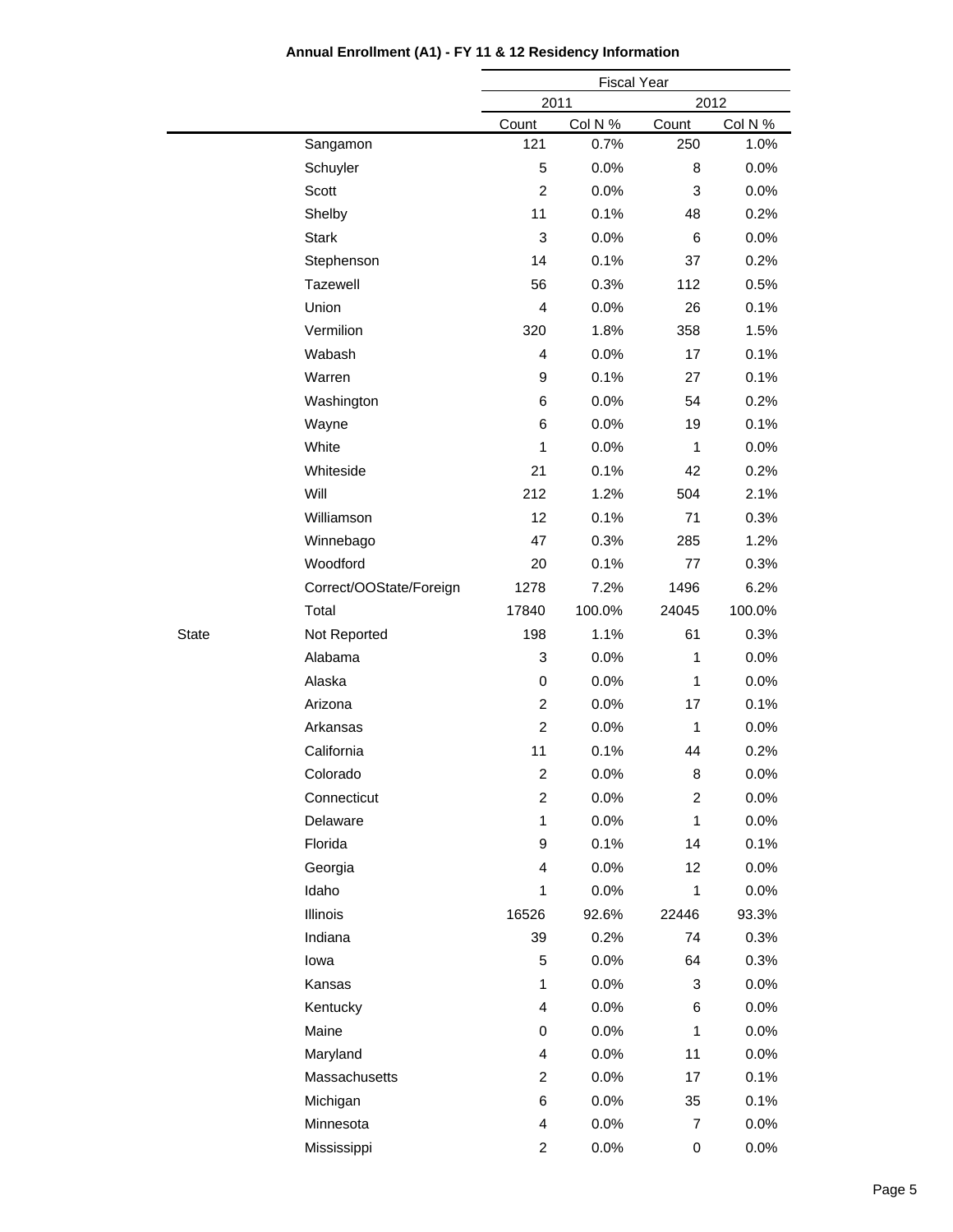|                   |                             |                | <b>Fiscal Year</b> |                |         |
|-------------------|-----------------------------|----------------|--------------------|----------------|---------|
|                   |                             | 2011           |                    |                | 2012    |
|                   |                             | Count          | Col N %            | Count          | Col N % |
|                   | Missouri                    | 22             | 0.1%               | 45             | 0.2%    |
|                   | Montana                     | $\mathbf{1}$   | 0.0%               | 0              | 0.0%    |
|                   | Nebraska                    | $\mathbf{1}$   | 0.0%               | 2              | 0.0%    |
|                   | Nevada                      | $\overline{2}$ | 0.0%               | 3              | 0.0%    |
|                   | New Hampshire               | $\mathbf 0$    | 0.0%               | 1              | 0.0%    |
|                   | New Jersey                  | 14             | 0.1%               | 21             | 0.1%    |
|                   | New York                    | 13             | 0.1%               | 20             | 0.1%    |
|                   | North Carolina              | $\overline{4}$ | 0.0%               | 11             | 0.0%    |
|                   | Ohio                        | $\overline{7}$ | 0.0%               | 21             | 0.1%    |
|                   | Oklahoma                    | $\mathbf 0$    | 0.0%               | 4              | 0.0%    |
|                   | Oregon                      | 3              | 0.0%               | $\overline{2}$ | 0.0%    |
|                   | Pennsylvania                | 6              | 0.0%               | 11             | 0.0%    |
|                   | Rode Island                 | 0              | 0.0%               | 1              | 0.0%    |
|                   | S Carolina                  | $\mathbf 0$    | 0.0%               | $\overline{2}$ | 0.0%    |
|                   | S Dakota                    | 0              | 0.0%               | 1              | 0.0%    |
|                   | Tennessee                   | 1              | 0.0%               | 9              | 0.0%    |
|                   | Texas                       | $\overline{7}$ | 0.0%               | 16             | 0.1%    |
|                   | Utah                        | 1              | 0.0%               | $\overline{2}$ | 0.0%    |
|                   | Virginia                    | $\overline{7}$ | 0.0%               | $\overline{7}$ | 0.0%    |
|                   | Washington                  | $\mathbf 0$    | 0.0%               | 6              | 0.0%    |
|                   | W Virginia                  | $\mathbf 0$    | 0.0%               | 1              | 0.0%    |
|                   | Wisconsin                   | 13             | 0.1%               | 58             | 0.2%    |
|                   | Wyoming                     | 3              | 0.0%               | $\overline{2}$ | 0.0%    |
|                   | Puerto Rico                 | $\overline{2}$ | 0.0%               | 1              | 0.0%    |
|                   | Foreign                     | 905            | 5.1%               | 971            | 4.0%    |
|                   | Total                       | 17840          | 100.0%             | 24045          | 100.0%  |
| Country of Origin | n/a                         | 16918          | 94.8%              | 23078          | 96.0%   |
|                   | <b>United Arab Emirates</b> | $\pmb{0}$      | 0.0%               | $\mathbf{1}$   | 0.0%    |
|                   | Armenia                     | 1              | 0.0%               | 0              | 0.0%    |
|                   | Argentina                   | $\mathbf{1}$   | 0.0%               | 1              | 0.0%    |
|                   | Australia                   | $\overline{2}$ | 0.0%               | 1              | 0.0%    |
|                   | Bangladesh                  | $\mathbf{1}$   | 0.0%               | $\overline{c}$ | 0.0%    |
|                   | Belgium                     | 0              | 0.0%               | 1              | 0.0%    |
|                   | Burkina Faso                | 1              | $0.0\%$            | 0              | 0.0%    |
|                   | <b>Bolivia</b>              | 1              | 0.0%               | 2              | 0.0%    |
|                   | <b>Brazil</b>               | 17             | 0.1%               | 20             | 0.1%    |
|                   | Canada                      | 12             | 0.1%               | 5              | 0.0%    |
|                   | Congo                       | $\overline{2}$ | $0.0\%$            | 1              | 0.0%    |
|                   | Switzerland                 | 0              | 0.0%               | 1              | 0.0%    |
|                   | Cote D'Ivoire (Ivory Coast) | $\overline{c}$ | 0.0%               | $\overline{c}$ | 0.0%    |
|                   |                             | 4              |                    | $\overline{c}$ |         |
|                   | Cameroon                    |                | 0.0%               |                | 0.0%    |
|                   | China                       | 223            | 1.3%               | 348            | 1.4%    |
|                   | Colombia                    | $\overline{2}$ | 0.0%               | 3              | 0.0%    |
|                   | Costa Rica                  | 0              | 0.0%               | 3              | 0.0%    |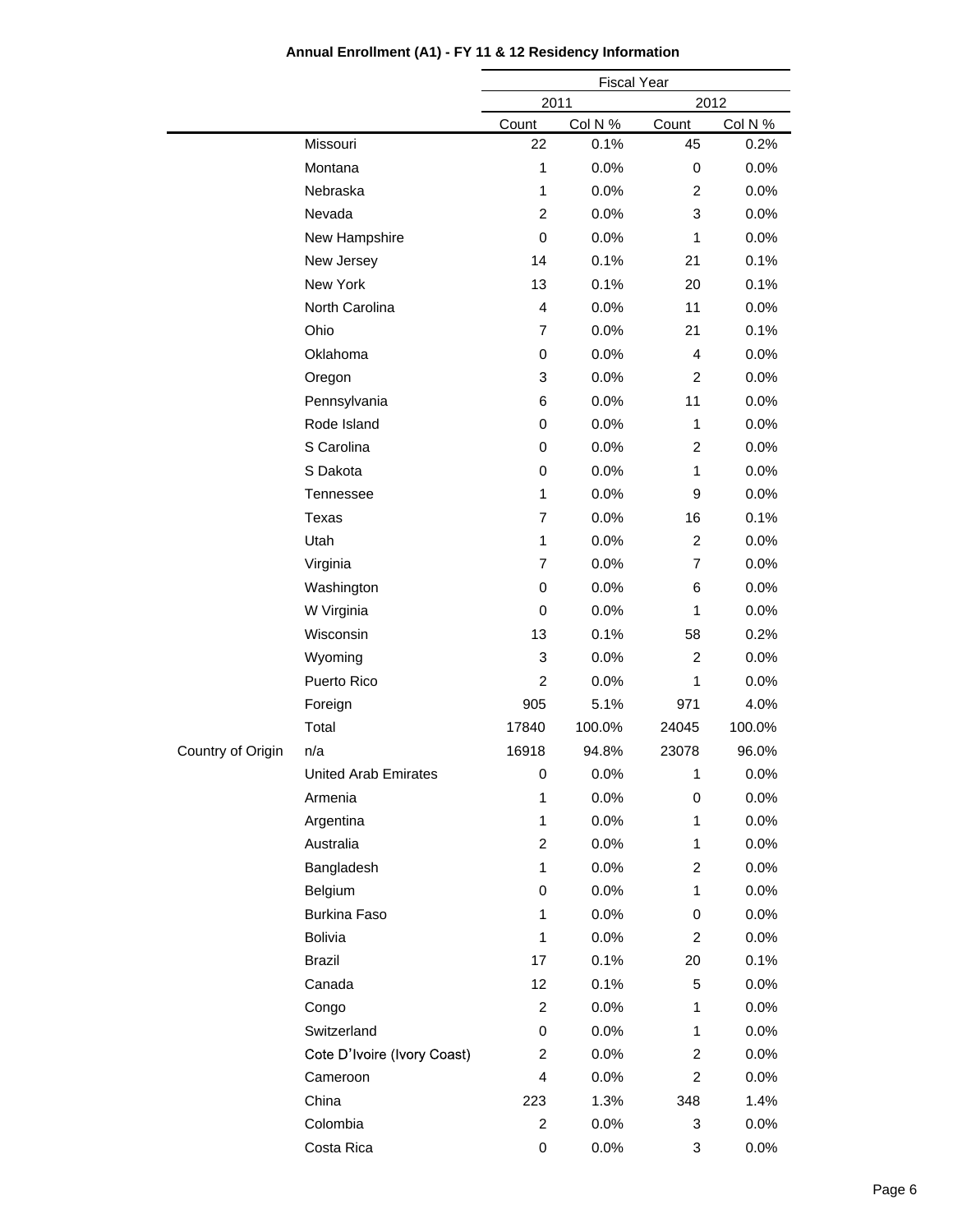|                                           |                         | <b>Fiscal Year</b> |                |         |  |
|-------------------------------------------|-------------------------|--------------------|----------------|---------|--|
|                                           | 2011                    |                    |                | 2012    |  |
|                                           | Count                   | Col N %            | Count          | Col N % |  |
| Serbia and Montenegro                     | 1                       | 0.0%               | 1              | 0.0%    |  |
| Germany                                   | 1                       | 0.0%               | 1              | 0.0%    |  |
| Ecuador                                   | $\mathbf{1}$            | 0.0%               | 0              | 0.0%    |  |
| Egypt                                     | 6                       | 0.0%               | 12             | 0.0%    |  |
| Spain                                     | 1                       | 0.0%               | 0              | 0.0%    |  |
| Indonesia, Federated<br>States of         | 29                      | 0.2%               | 29             | 0.1%    |  |
| France                                    | $\overline{c}$          | 0.0%               | 1              | 0.0%    |  |
| United Kingdom (Great<br>Britain)         | $\overline{4}$          | 0.0%               | $\overline{c}$ | 0.0%    |  |
| Ghana                                     | $\mathbf{1}$            | 0.0%               | 0              | 0.0%    |  |
| Greece                                    | 1                       | 0.0%               | 0              | 0.0%    |  |
| Guatemala                                 | 1                       | 0.0%               | 0              | 0.0%    |  |
| Hong Kong                                 | 5                       | 0.0%               | 11             | 0.0%    |  |
| Haiti                                     | 0                       | 0.0%               | 1              | 0.0%    |  |
| Hungary                                   | 0                       | 0.0%               | 1              | 0.0%    |  |
| Israel                                    | 0                       | 0.0%               | 1              | 0.0%    |  |
| India                                     | 73                      | 0.4%               | 70             | 0.3%    |  |
| Iran, Islamic Republic of                 | $\overline{c}$          | 0.0%               | 3              | 0.0%    |  |
| Jamaica                                   | 1                       | 0.0%               | 0              | 0.0%    |  |
| Jordan                                    | 1                       | 0.0%               | 0              | 0.0%    |  |
| Japan                                     | 10                      | 0.1%               | 10             | 0.0%    |  |
| Kenya                                     | 1                       | 0.0%               | $\overline{c}$ | 0.0%    |  |
| Korea, Democratic<br>Peoples Republic of  | 415                     | 2.3%               | 338            | 1.4%    |  |
| Kazakhastan                               | $\overline{c}$          | 0.0%               | 0              | 0.0%    |  |
| Morocco                                   | 1                       | 0.0%               | 1              | 0.0%    |  |
| Macedonia, Former<br>Yugoslav Republic of | 1                       | 0.0%               | 1              | 0.0%    |  |
| Mongolia                                  | 0                       | 0.0%               | 1              | 0.0%    |  |
| Macao                                     | 3                       | 0.0%               | 0              | 0.0%    |  |
| Mexico                                    | $\overline{\mathbf{4}}$ | 0.0%               | 5              | 0.0%    |  |
| Malaysia                                  | $\mathbf{1}$            | 0.0%               | $\overline{c}$ | 0.0%    |  |
| Nigeria                                   | 0                       | 0.0%               | $\mathbf{1}$   | 0.0%    |  |
| Nicaragua                                 | 3                       | 0.0%               | 0              | 0.0%    |  |
| Netherlands                               | 0                       | 0.0%               | 1              | 0.0%    |  |
| Nepal                                     | $\mathbf{1}$            | 0.0%               | $\overline{c}$ | 0.0%    |  |
| Panama                                    | 1                       | 0.0%               | 0              | 0.0%    |  |
| Peru                                      | 1                       | 0.0%               | 1              | 0.0%    |  |
| Philippines                               | 0                       | 0.0%               | 1              | 0.0%    |  |
| Pakistan                                  | 9                       | 0.1%               | $\overline{7}$ | 0.0%    |  |
| Poland                                    | 0                       | 0.0%               | 1              | 0.0%    |  |
| Russian Federation                        | 1                       | 0.0%               | $\overline{c}$ | 0.0%    |  |
| Saudi Arabia                              | 0                       | 0.0%               | $\overline{c}$ | 0.0%    |  |
| Singapore                                 | 3                       | 0.0%               | 4              | 0.0%    |  |
|                                           | 1                       | 0.0%               |                | 0.0%    |  |
| Togo                                      |                         |                    | 0              |         |  |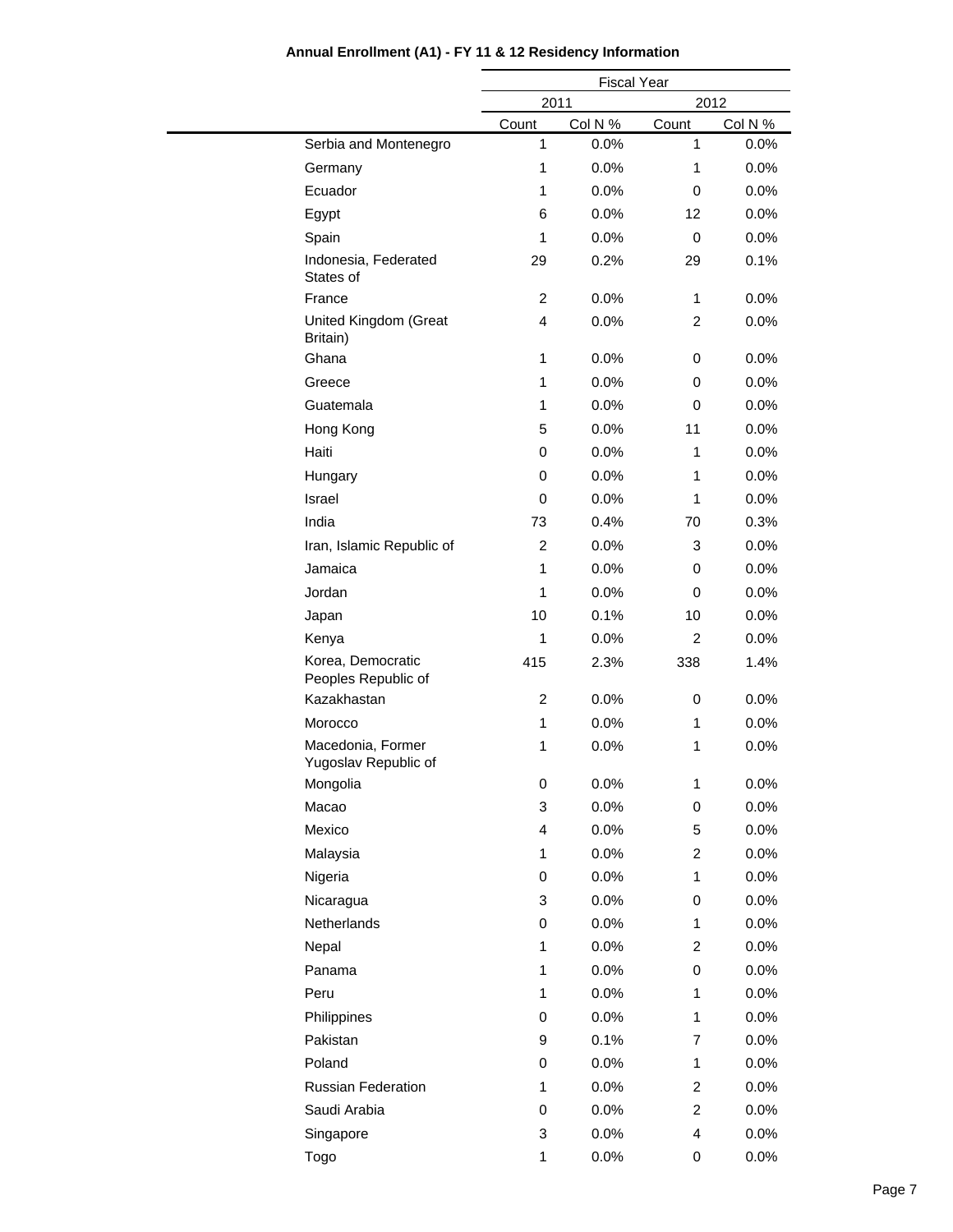|                           | <b>Fiscal Year</b> |         |       |         |
|---------------------------|--------------------|---------|-------|---------|
|                           | 2011               |         | 2012  |         |
|                           | Count              | Col N % | Count | Col N % |
| Thailand                  | 5                  | 0.0%    | 7     | 0.0%    |
| Turkey                    | 4                  | 0.0%    | 8     | 0.0%    |
| Taiwan, Province of China | 39                 | 0.2%    | 34    | 0.1%    |
| Ukraine                   | 1                  | 0.0%    | 0     | 0.0%    |
| Venezuela                 | 1                  | 0.0%    | 0     | 0.0%    |
| Vietnam                   | 10                 | 0.1%    | 6     | 0.0%    |
| South Africa              | 3                  | 0.0%    | 3     | 0.0%    |
| Zambia                    | 1                  | 0.0%    | 0     | 0.0%    |
| Zimbabwe                  | 1                  | 0.0%    | 1     | 0.0%    |
| Total                     | 17840              | 100.0%  | 24045 | 100.0%  |

|         |                 | <b>Fiscal Year</b> |            |              |            |
|---------|-----------------|--------------------|------------|--------------|------------|
|         |                 |                    | 2011       |              | 2012       |
|         |                 | Count              | Column N % | Count        | Column N % |
| Program | <b>B ABGAAS</b> | 12                 | 0.1%       | 13           | 0.1%       |
|         | <b>B ABKAAS</b> | 5                  | 0.0%       | $\mathbf{1}$ | 0.0%       |
|         | <b>B ABLAAS</b> | 54                 | 0.3%       | 44           | 0.2%       |
|         | <b>B ABLCER</b> | $\overline{c}$     | 0.0%       | 5            | 0.0%       |
|         | <b>B ABMAAS</b> | 50                 | 0.3%       | 71           | 0.3%       |
|         | <b>B ABRAAS</b> | 9                  | 0.1%       | 17           | 0.1%       |
|         | <b>B ABTAAS</b> | 10                 | 0.1%       | 14           | 0.1%       |
|         | <b>B ACCAAS</b> | 178                | 1.0%       | 175          | 0.7%       |
|         | <b>B ACCCER</b> | 19                 | 0.1%       | 9            | 0.0%       |
|         | <b>B AGBCER</b> | 6                  | 0.0%       | 6            | 0.0%       |
|         | <b>B CCPAAS</b> | 8                  | 0.0%       | 4            | 0.0%       |
|         | <b>B CPLAAS</b> | 1                  | 0.0%       | 0            | 0.0%       |
|         | <b>B CSSAAS</b> | 1                  | 0.0%       | 1            | 0.0%       |
|         | <b>B EQMAAS</b> | 23                 | 0.1%       | 19           | 0.1%       |
|         | <b>B EQMCER</b> | 4                  | 0.0%       | 3            | 0.0%       |
|         | <b>B FLDCER</b> | $\overline{2}$     | 0.0%       | 6            | 0.0%       |
|         | <b>B GISCER</b> | $\overline{2}$     | 0.0%       | 4            | 0.0%       |
|         | <b>B HIFCER</b> | 6                  | 0.0%       | 5            | 0.0%       |
|         | <b>B HIHAAS</b> | 31                 | 0.2%       | 33           | 0.1%       |
|         | <b>B HIMCER</b> | $\overline{2}$     | 0.0%       | 4            | 0.0%       |
|         | <b>B HIRAAS</b> | 69                 | 0.4%       | 60           | 0.2%       |
|         | <b>B HRCAAS</b> | 6                  | 0.0%       | 6            | 0.0%       |
|         | <b>B INDCER</b> | 10                 | 0.1%       | 6            | 0.0%       |
|         | <b>B INTCER</b> | 6                  | 0.0%       | 5            | 0.0%       |
|         | <b>B MGTAAS</b> | 262                | 1.5%       | 303          | 1.3%       |
|         | <b>B MKTAAS</b> | 74                 | 0.4%       | 65           | 0.3%       |
|         | <b>B OCAAAS</b> | $\mathbf{1}$       | 0.0%       | 0            | 0.0%       |
|         | <b>B OCIAAS</b> | 1                  | 0.0%       | 0            | 0.0%       |
|         |                 |                    |            |              |            |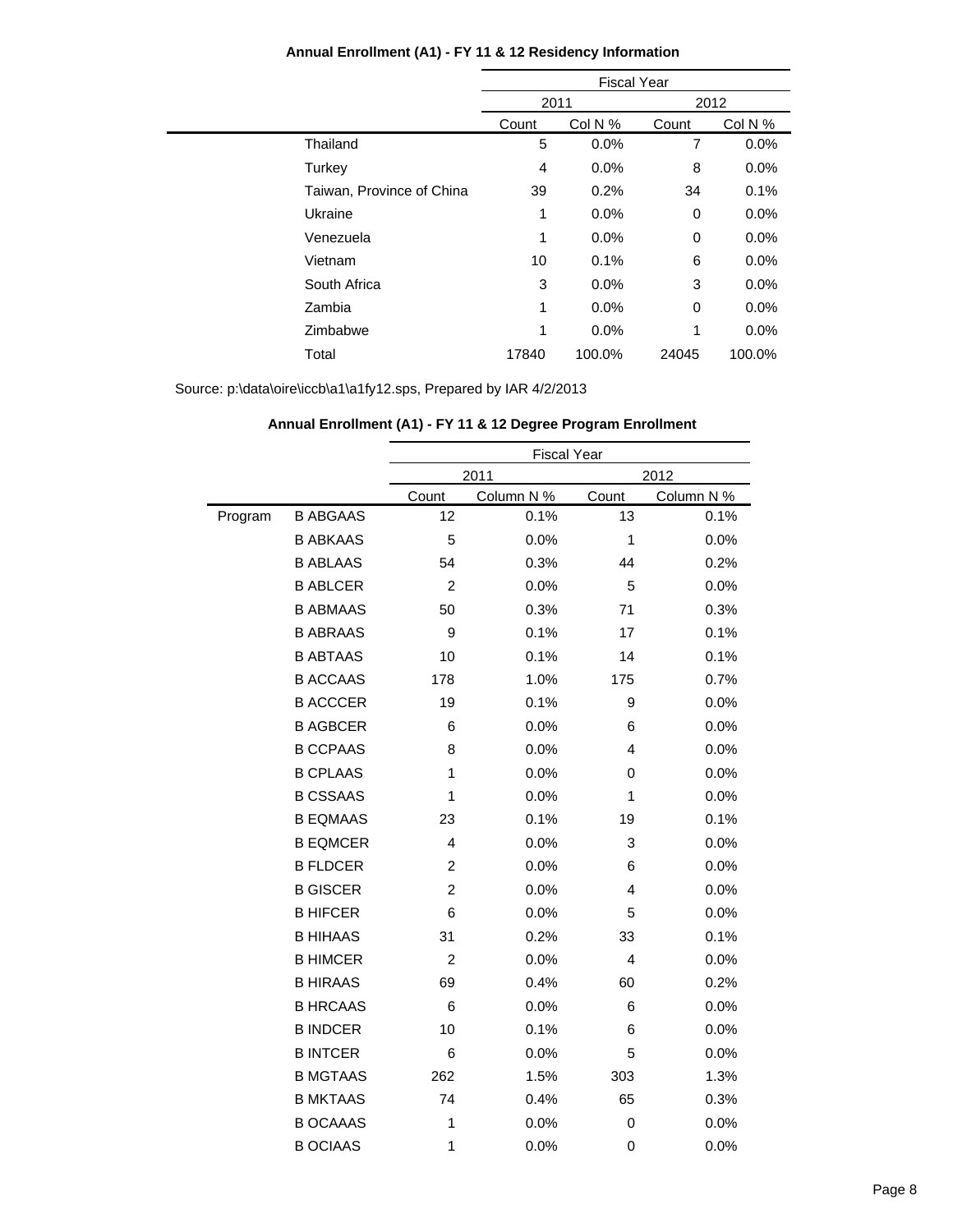|                 |              | <b>Fiscal Year</b> |                |            |
|-----------------|--------------|--------------------|----------------|------------|
|                 |              | 2011               |                | 2012       |
|                 | Count        | Column N %         | Count          | Column N % |
| <b>B RESAAS</b> | 0            | 0.0%               | 1              | 0.0%       |
| E ACECER        | 0            | 0.0%               | 1              | 0.0%       |
| <b>E ACRAAS</b> | 75           | 0.4%               | 66             | 0.3%       |
| <b>E ACRCER</b> | 5            | 0.0%               | $\overline{4}$ | 0.0%       |
| <b>E AFTAAS</b> | 32           | 0.2%               | 35             | 0.1%       |
| E AMTCER        | 13           | 0.1%               | 10             | 0.0%       |
| <b>E AUSCER</b> | 4            | 0.0%               | 8              | 0.0%       |
| E AUTAAS        | 105          | 0.6%               | 114            | 0.5%       |
| <b>E BCRCER</b> | 14           | 0.1%               | 10             | 0.0%       |
| E BLACER        | 0            | 0.0%               | 3              | 0.0%       |
| <b>E BRLCER</b> | 0            | 0.0%               | 3              | 0.0%       |
| E CCACER        | 92           | 0.5%               | 12             | 0.0%       |
| <b>E CCDCER</b> | 0            | 0.0%               | 1              | 0.0%       |
| E CDBAAS        | 34           | 0.2%               | 43             | 0.2%       |
| E CDMAAS        | 82           | 0.5%               | 79             | 0.3%       |
| E CDSAAS        | 10           | 0.1%               | 11             | 0.0%       |
| E CITAAS        | 1            | 0.0%               | 0              | 0.0%       |
| E CIVCER        | 4            | 0.0%               | 8              | 0.0%       |
| <b>E CMDCER</b> | 1            | 0.0%               | 1              | 0.0%       |
| <b>E CNHAAS</b> | 1            | 0.0%               | 16             | 0.1%       |
| <b>E CTTAAS</b> | 11           | 0.1%               | 9              | 0.0%       |
| <b>E CWCCER</b> | $\mathbf{1}$ | 0.0%               | 0              | 0.0%       |
| E ECJAAS        | 30           | 0.2%               | 22             | 0.1%       |
| <b>E ECSAAS</b> | 48           | 0.3%               | 43             | 0.2%       |
| <b>E EITCER</b> | 1            | 0.0%               | 1              | 0.0%       |
| <b>E EIWCER</b> | 30           | 0.2%               | 35             | 0.1%       |
| <b>E ELPCER</b> | 14           | 0.1%               | 8              | 0.0%       |
| E ENOCER        | 0            | 0.0%               | 1              | 0.0%       |
| <b>E ENSAES</b> | 257          | 1.4%               | 271            | 1.1%       |
| <b>E ERWCER</b> | 4            | 0.0%               | 0              | 0.0%       |
| E GLZCER        | 0            | 0.0%               | 4              | 0.0%       |
| E HVCCER        | 43           | 0.2%               | 26             | 0.1%       |
| <b>E IMTCER</b> | 39           | 0.2%               | 23             | 0.1%       |
| <b>E IRWCER</b> | 46           | 0.3%               | 9              | 0.0%       |
| <b>E LBRCER</b> | 1            | 0.0%               | 6              | 0.0%       |
| <b>E MFGAAS</b> | 55           | 0.3%               | 51             | 0.2%       |
| <b>E MFTCER</b> | 7            | 0.0%               | 8              | 0.0%       |
| E MPTAAS        | 1            | 0.0%               | 0              | 0.0%       |
| <b>E PDACER</b> | 0            | 0.0%               | 4              | 0.0%       |
| E PETAAS        | 70           | 0.4%               | 75             | 0.3%       |
| <b>E PFTCER</b> | 17           | 0.1%               | 24             | 0.1%       |
| <b>E SMACER</b> | 15           | 0.1%               | 0              | 0.0%       |
| E SSTAAS        | 7            | 0.0%               | 9              | 0.0%       |
| E TACCER        | 2            | 0.0%               | 1              | 0.0%       |

**Annual Enrollment (A1) - FY 11 & 12 Degree Program Enrollment**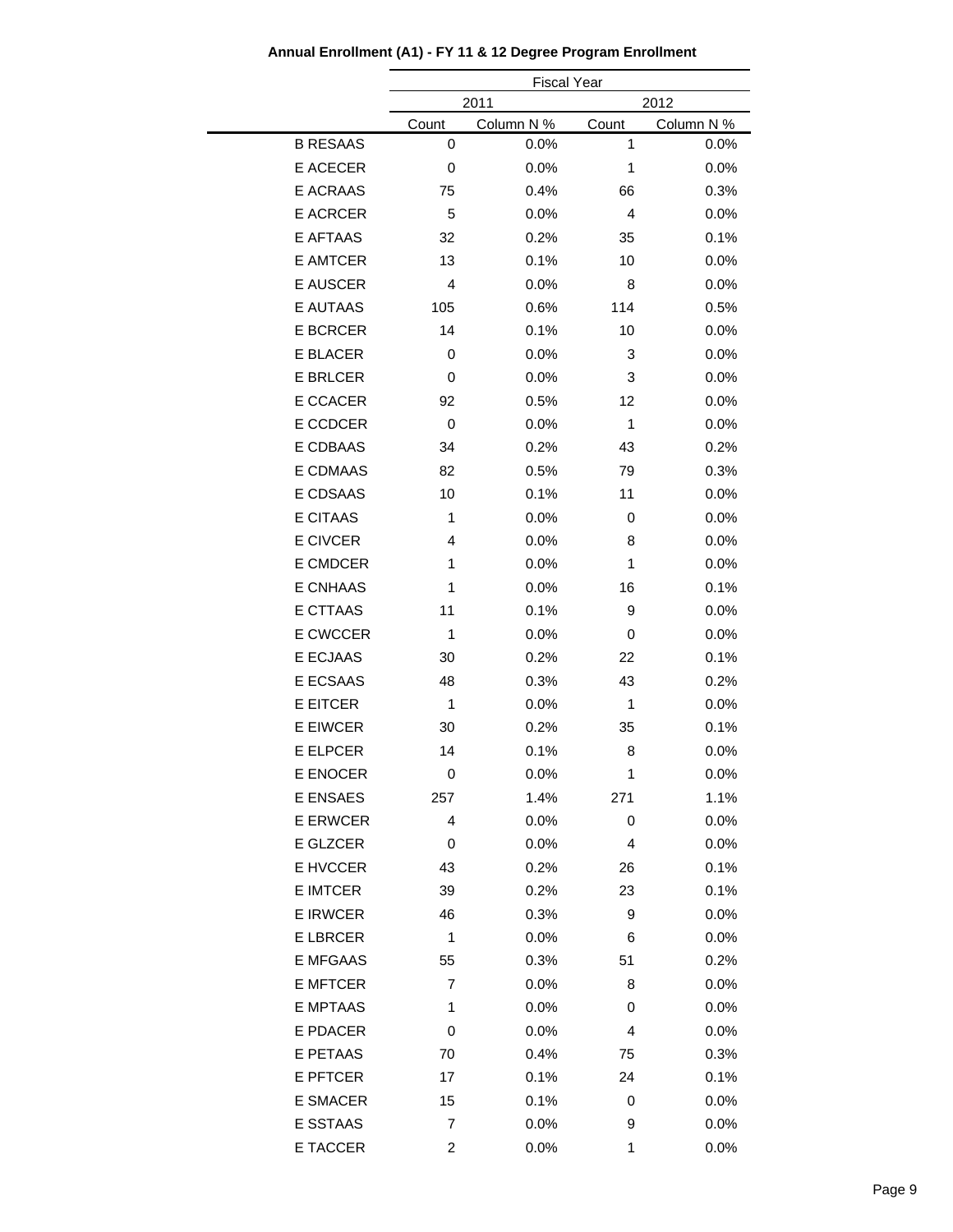|                 |              | <b>Fiscal Year</b> |       |            |
|-----------------|--------------|--------------------|-------|------------|
|                 |              | 2011               |       | 2012       |
|                 | Count        | Column N %         | Count | Column N % |
| E TTTCER        | 45           | 0.3%               | 38    | 0.2%       |
| <b>F AADAFA</b> | 95           | 0.5%               | 97    | 0.4%       |
| <b>F AAEAFA</b> | 24           | 0.1%               | 23    | 0.1%       |
| <b>F GDSAAS</b> | 79           | 0.4%               | 89    | 0.4%       |
| <b>F GDWAAS</b> | 0            | 0.0%               | 1     | 0.0%       |
| <b>F MCAAAS</b> | $\mathbf{1}$ | 0.0%               | 0     | 0.0%       |
| <b>F MCBAAS</b> | 57           | 0.3%               | 48    | 0.2%       |
| <b>F MCCAAS</b> | 15           | 0.1%               | 21    | 0.1%       |
| <b>F MCJAAS</b> | 0            | 0.0%               | 1     | 0.0%       |
| <b>F MCPAAS</b> | $\mathbf{1}$ | 0.0%               | 0     | 0.0%       |
| <b>F MSEAFA</b> | 30           | 0.2%               | 32    | 0.1%       |
| <b>F MSPAFA</b> | 44           | 0.2%               | 46    | 0.2%       |
| <b>G DCMCER</b> | 5            | 0.0%               | 4     | 0.0%       |
| <b>G DHGAAS</b> | 73           | 0.4%               | 47    | 0.2%       |
| <b>G DTPAAS</b> | 23           | 0.1%               | 13    | 0.1%       |
| <b>G DTPCER</b> | 6            | 0.0%               | 5     | 0.0%       |
| <b>G EMACER</b> | 4            | 0.0%               | 6     | 0.0%       |
| <b>G EMPCER</b> | 0            | 0.0%               | 2     | 0.0%       |
| <b>G EMTAAS</b> | 31           | 0.2%               | 28    | 0.1%       |
| <b>G EMTCER</b> | 7            | 0.0%               | 11    | 0.0%       |
| <b>G MASCER</b> | 48           | 0.3%               | 42    | 0.2%       |
| <b>G MSGCER</b> | 0            | 0.0%               | 13    | 0.1%       |
| <b>G NASCER</b> | 38           | 0.2%               | 35    | 0.1%       |
| <b>G NURAAS</b> | 248          | 1.4%               | 243   | 1.0%       |
| <b>G NURCER</b> | 8            | 0.0%               | 5     | 0.0%       |
| <b>G OTAAAS</b> | 29           | 0.2%               | 43    | 0.2%       |
| <b>G RTTAAS</b> | 24           | 0.1%               | 22    | 0.1%       |
| <b>G SURAAS</b> | 40           | 0.2%               | 44    | 0.2%       |
| <b>G VTTAAS</b> | 51           | 0.3%               | 64    | 0.3%       |
| <b>G XRAAAS</b> | 48           | 0.3%               | 49    | 0.2%       |
| H GAAAA         | 1857         | 10.4%              | 1748  | 7.3%       |
| H GAACE         | 4071         | 22.8%              | 4161  | 17.3%      |
| I OCAAAS        | 1            | 0.0%               | 1     | 0.0%       |
| I OCDAAS        | 1            | 0.0%               | 1     | 0.0%       |
| <b>I TRACER</b> | 2            | 0.0%               | 1     | 0.0%       |
| M CNAAAS        | 1            | 0.0%               | 0     | 0.0%       |
| N ASGAS         | 2115         | 11.9%              | 2085  | 8.7%       |
| N FTRCER        | 15           | 0.1%               | 16    | 0.1%       |
| OCCUP0199       | 58           | 0.3%               | 39    | 0.2%       |
| OCCUP0699       | 31           | 0.2%               | 49    | 0.2%       |
| OCCUP0799       | 1016         | 5.7%               | 847   | 3.5%       |
| OCCUP0899       | 6            | 0.0%               | 0     | 0.0%       |
| OCCUP1099       | 27           | 0.2%               | 34    | 0.1%       |
| OCCUP1599       | 18           | 0.1%               | 18    | 0.1%       |

**Annual Enrollment (A1) - FY 11 & 12 Degree Program Enrollment**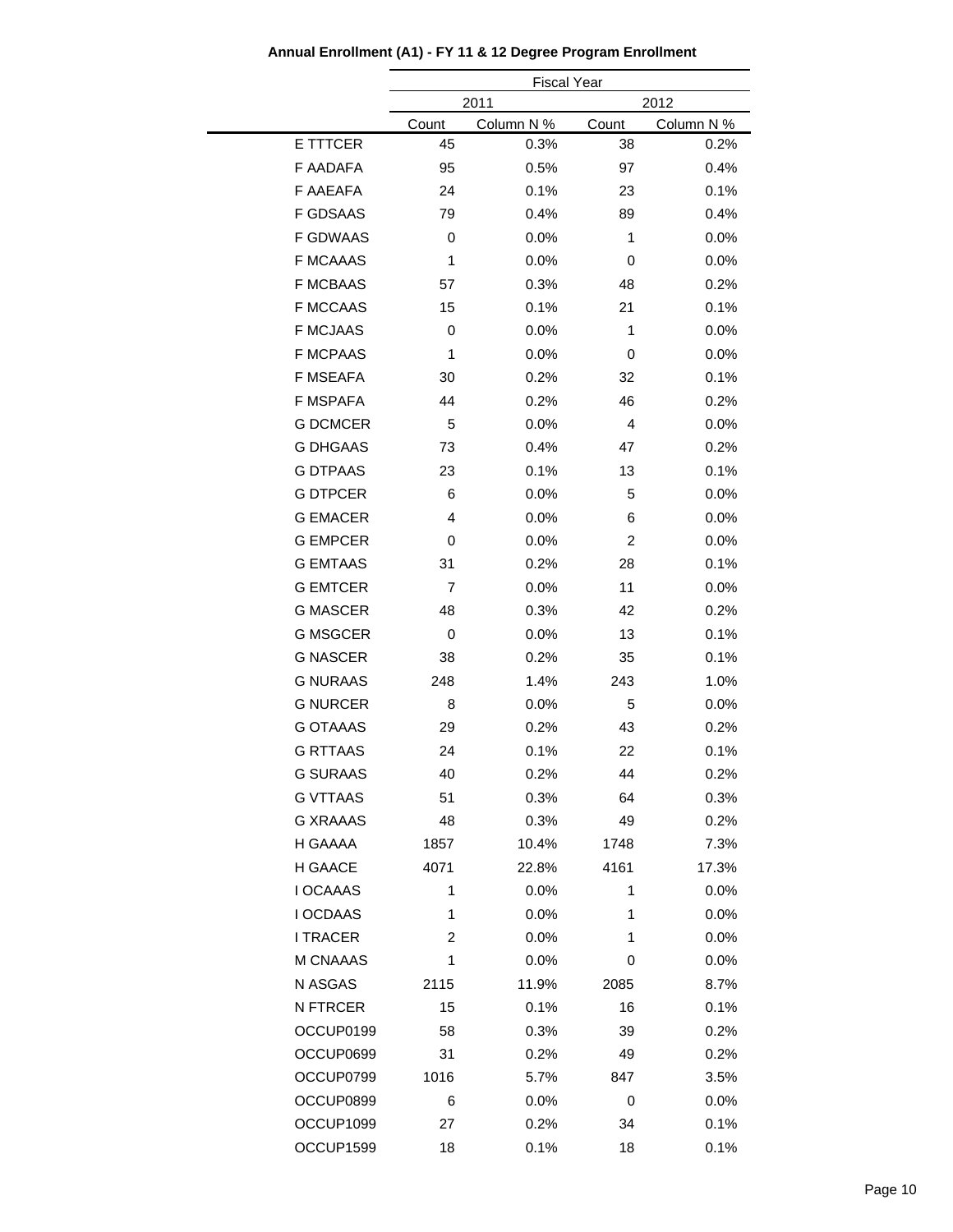|                  |                | <b>Fiscal Year</b> |              |            |
|------------------|----------------|--------------------|--------------|------------|
|                  |                | 2011               |              | 2012       |
|                  | Count          | Column N %         | Count        | Column N % |
| OCCUP1799        | 1284           | 7.2%               | 1324         | 5.5%       |
| OCCUP2001        | 30             | 0.2%               | 0            | 0.0%       |
| OCCUP2101        | 19             | 0.1%               | 35           | 0.1%       |
| OCCUP3199        | $\overline{c}$ | 0.0%               | $\mathbf{1}$ | 0.0%       |
| OCCUP4399        | 468            | 2.6%               | 665          | 2.8%       |
| OCCUP4499        | 0              | 0.0%               | 1            | 0.0%       |
| OCCUP4699        | 25             | 0.1%               | 170          | 0.7%       |
| OCCUP4799        | 23             | 0.1%               | 49           | 0.2%       |
| OCCUP4899        | 21             | 0.1%               | 40           | 0.2%       |
| OCCUP4999        | $\overline{c}$ | 0.0%               | 9            | 0.0%       |
| S CDACER         | 3              | 0.0%               | 5            | 0.0%       |
| S CHDAAS         | 120            | 0.7%               | 134          | 0.6%       |
| S CJSAAS         | 299            | 1.7%               | 279          | 1.2%       |
| <b>S FSTAAS</b>  | 36             | 0.2%               | 50           | 0.2%       |
| <b>S FSTCER</b>  | 4              | 0.0%               | 6            | 0.0%       |
| S HSTAAS         | 3              | 0.0%               | $\mathbf{1}$ | 0.0%       |
| <b>S PROAAS</b>  | 1              | 0.0%               | 5            | 0.0%       |
| <b>T ASPCER</b>  | 3              | 0.0%               | 4            | 0.0%       |
| <b>T CGRCER</b>  | 1              | 0.0%               | 1            | 0.0%       |
| <b>T CISCER</b>  | 5              | 0.0%               | 0            | 0.0%       |
| <b>T CMSAAS</b>  | 63             | 0.4%               | 64           | 0.3%       |
| <b>T CNAAAS</b>  | 110            | 0.6%               | 93           | 0.4%       |
| <b>T CPLAAS</b>  | 48             | 0.3%               | 43           | 0.2%       |
| <b>T CSMCER</b>  | 3              | 0.0%               | 3            | 0.0%       |
| <b>T DGMAAS</b>  | 137            | 0.8%               | 162          | 0.7%       |
| <b>T IPRCER</b>  | 11             | 0.1%               | 3            | 0.0%       |
| <b>TLINCER</b>   | 3              | 0.0%               | 3            | 0.0%       |
| <b>T MSACER</b>  | 0              | 0.0%               | 1            | 0.0%       |
| <b>T MSNCER</b>  | 0              | 0.0%               | 2            | 0.0%       |
| <b>T MSOCER</b>  | 3              | 0.0%               | 1            | 0.0%       |
| <b>T NETCER</b>  | 1              | 0.0%               | 3            | 0.0%       |
| <b>T NSSCER</b>  | 0              | 0.0%               | 1            | 0.0%       |
| <b>T OCAAAS</b>  | 121            | 0.7%               | 125          | 0.5%       |
| <b>TOCPCER</b>   | 4              | 0.0%               | 5            | 0.0%       |
| <b>T OCTCER</b>  | 4              | 0.0%               | 8            | 0.0%       |
| T ODBCER         | 2              | 0.0%               | 0            | 0.0%       |
| T OOSCER         | 4              | 0.0%               | 7            | 0.0%       |
| <b>T VGAAAS</b>  | 2              | 0.0%               | 1            | 0.0%       |
| <b>TVGWCER</b>   | 2              | 0.0%               | 2            | 0.0%       |
| <b>T WSMCER</b>  | 9              | 0.1%               | 8            | 0.0%       |
| <b>T WSPAAS</b>  | 0              | 0.0%               | 1            | 0.0%       |
| <b>VOCSK1600</b> | 39             | 0.2%               | 44           | 0.2%       |
| <b>VOCSK1607</b> | 9              | 0.1%               | 5            | 0.0%       |
| <b>VOCSK1614</b> | 20             | 0.1%               | 3287         | 13.7%      |

## **Annual Enrollment (A1) - FY 11 & 12 Degree Program Enrollment**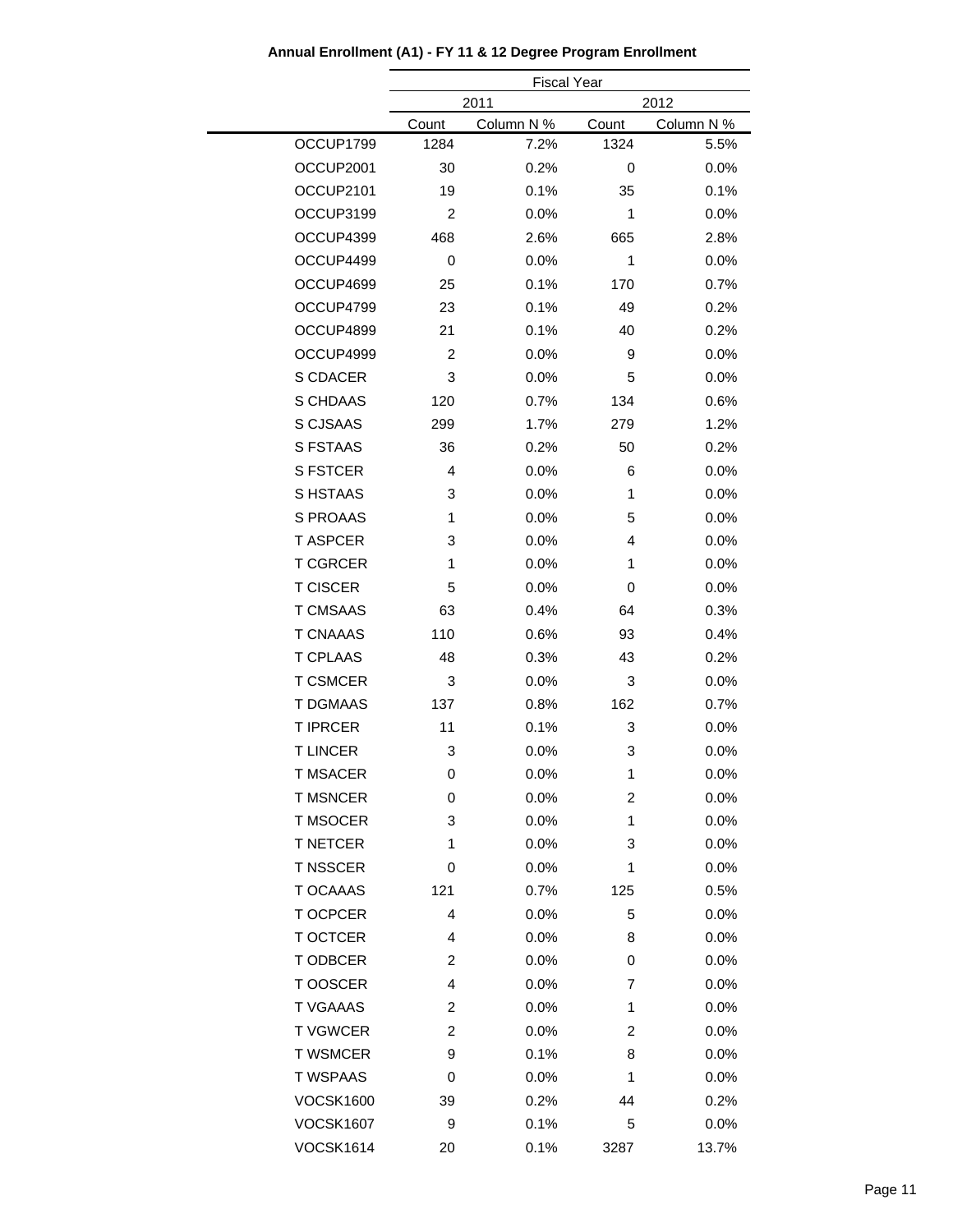|                  | <b>Fiscal Year</b> |            |       |            |  |
|------------------|--------------------|------------|-------|------------|--|
|                  |                    | 2011       |       | 2012       |  |
|                  | Count              | Column N % | Count | Column N % |  |
| <b>VOCSK1616</b> | 17                 | 0.1%       | 0     | 0.0%       |  |
| X CDLCER         | 3                  | $0.0\%$    | 1     | 0.0%       |  |
| Y AB1CE          | 4                  | 0.0%       | 5     | 0.0%       |  |
| Y AB2CE          | 37                 | 0.2%       | 20    | 0.1%       |  |
| Y AB3CE          | 132                | 0.7%       | 73    | 0.3%       |  |
| Y AB4CE          | 213                | 1.2%       | 112   | 0.5%       |  |
| Y AS5CE          | 98                 | 0.5%       | 67    | 0.3%       |  |
| Y AS6CE          | 66                 | 0.4%       | 39    | 0.2%       |  |
| Y EL1CE          | 9                  | 0.1%       | 6     | 0.0%       |  |
| Y EL2CE          | 32                 | 0.2%       | 15    | 0.1%       |  |
| Y EL3CE          | 19                 | 0.1%       | 14    | 0.1%       |  |
| Y EL4CE          | 19                 | 0.1%       | 18    | 0.1%       |  |
| Y EL5CE          | 16                 | 0.1%       | 23    | 0.1%       |  |
| Y EL6CE          | 1                  | 0.0%       | 1     | $0.0\%$    |  |
| Y GSUAGS         | 1911               | 10.7%      | 4993  | 20.8%      |  |
| Total            | 17840              | 100.0%     | 24045 | 100.0%     |  |
|                  |                    |            |       |            |  |

#### **Annual Enrollment (A1) - FY 11 & 12 Degree Program Enrollment**

| Annual Enrollment (A1) - FY 11 & 12 Degree Completion Data |  |
|------------------------------------------------------------|--|
|                                                            |  |

|                                         |                                  | <b>Fiscal Year</b> |         |                |         |
|-----------------------------------------|----------------------------------|--------------------|---------|----------------|---------|
|                                         |                                  |                    | 2011    |                | 2012    |
|                                         |                                  | Count              | Col N % | Count          | Col N % |
| Type of Completion                      | DID NOT complete a<br>program    | 16324              | 91.5%   | 22603          | 94.0%   |
|                                         | Graduate completer               | 1360               | 7.6%    | 1312           | 5.5%    |
|                                         | <b>GED</b> completer             | 49                 | 0.3%    | 83             | 0.3%    |
|                                         | Other ABE/ESL<br>Advancement     | 107                | 0.6%    | 47             | 0.2%    |
|                                         | Total                            | 17840              | 100.0%  | 24045          | 100.0%  |
| <b>Term Graduated 1st</b><br>Curriculum | Did Not Complete a<br>Curriculum | 16324              | 91.5%   | 22603          | 94.0%   |
|                                         | Summer Term                      | 163                | 0.9%    | 187            | 0.8%    |
|                                         | Fall Term                        | 316                | 1.8%    | 265            | 1.1%    |
|                                         | Spring Term                      | 1037               | 5.8%    | 990            | 4.1%    |
|                                         | Total                            | 17840              | 100.0%  | 24045          | 100.0%  |
| <b>Term Graduated 2nd</b><br>Curriculum | Did Not Complete a<br>Curriculum | 17811              | 99.8%   | 24010          | 99.9%   |
|                                         | Summer Term                      | $\overline{7}$     | 0.0%    | 6              | 0.0%    |
|                                         | Fall Term                        | 5                  | 0.0%    | 3              | 0.0%    |
|                                         | Spring Term                      | 17                 | 0.1%    | 26             | 0.1%    |
|                                         | Total                            | 17840              | 100.0%  | 24045          | 100.0%  |
| <b>Primary Program</b>                  |                                  | 16324              | 91.5%   | 22603          | 94.0%   |
| Completed                               | <b>B ABGAAS</b>                  | $\mathbf 0$        | 0.0%    | 1              | 0.0%    |
|                                         | <b>B ABLAAS</b>                  | 5                  | 0.0%    | $\overline{7}$ | 0.0%    |
|                                         | <b>B ABMAAS</b>                  | $\overline{2}$     | 0.0%    | 6              | 0.0%    |
|                                         | <b>B ABTAAS</b>                  | 1                  | 0.0%    | $\overline{2}$ | 0.0%    |
|                                         |                                  |                    |         |                |         |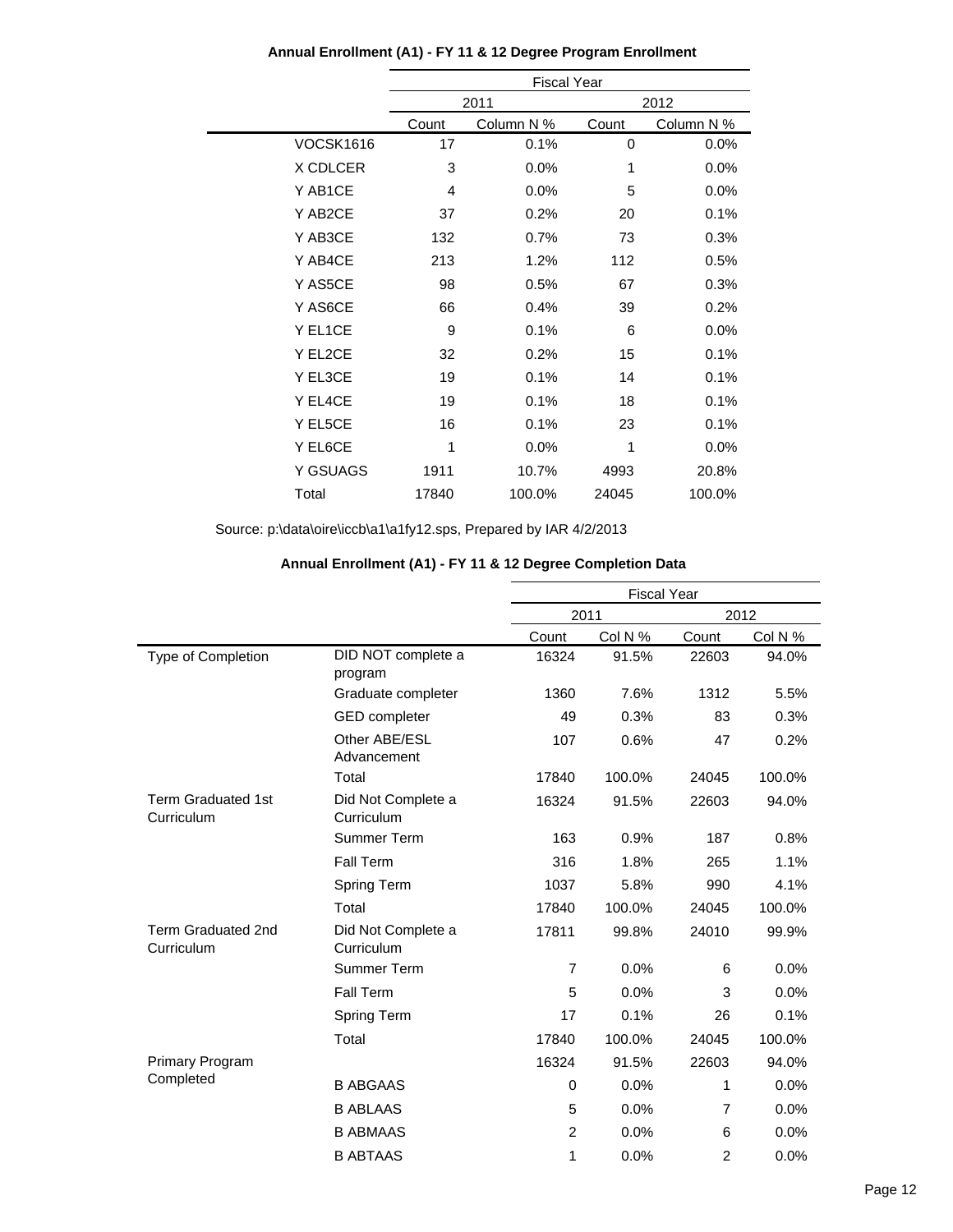|                 |                           | <b>Fiscal Year</b> |                  |         |
|-----------------|---------------------------|--------------------|------------------|---------|
|                 |                           | 2011<br>2012       |                  |         |
|                 | Count                     | Col N %            | Count            | Col N % |
| <b>B ACCAAS</b> | 10                        | 0.1%               | 12               | 0.0%    |
| <b>B ACCCER</b> | 4                         | 0.0%               | 4                | 0.0%    |
| <b>B AGBCER</b> | $\boldsymbol{2}$          | 0.0%               | 1                | 0.0%    |
| <b>B CCPAAS</b> | 1                         | 0.0%               | $\,0\,$          | 0.0%    |
| <b>B EQMAAS</b> | $\overline{c}$            | 0.0%               | 1                | 0.0%    |
| <b>B EQMCER</b> | 1                         | 0.0%               | $\,0\,$          | 0.0%    |
| <b>B GISCER</b> | 0                         | 0.0%               | 1                | 0.0%    |
| <b>B HIHAAS</b> | 1                         | 0.0%               | $\boldsymbol{2}$ | 0.0%    |
| <b>B HIMCER</b> | 0                         | 0.0%               | 1                | 0.0%    |
| <b>B HIRAAS</b> | $\overline{7}$            | 0.0%               | 5                | 0.0%    |
| <b>B HRCAAS</b> | $\mathbf 0$               | 0.0%               | 1                | 0.0%    |
| <b>B INDCER</b> | $\overline{c}$            | 0.0%               | 1                | 0.0%    |
| <b>B INTCER</b> | $\boldsymbol{2}$          | 0.0%               | 1                | 0.0%    |
| <b>B MGTAAS</b> | 22                        | 0.1%               | 37               | 0.2%    |
| <b>B MKTAAS</b> | 6                         | 0.0%               | $\mathbf{1}$     | 0.0%    |
| E ACECER        | 16                        | 0.1%               | 11               | 0.0%    |
| E ACRAAS        | $\boldsymbol{2}$          | 0.0%               | $\boldsymbol{2}$ | 0.0%    |
| E ACRCER        | 3                         | 0.0%               | 1                | 0.0%    |
| E AFTAAS        | 6                         | 0.0%               | 3                | 0.0%    |
| E AUSCER        | 1                         | 0.0%               | 1                | 0.0%    |
| E AUTAAS        | 8                         | 0.0%               | 8                | 0.0%    |
| E BCRCER        | 3                         | 0.0%               | 1                | 0.0%    |
| <b>E BRLCER</b> | $\overline{7}$            | 0.0%               | 22               | 0.1%    |
| E CDBAAS        | $\overline{c}$            | 0.0%               | $\mathbf{1}$     | 0.0%    |
| E CDMAAS        | 4                         | 0.0%               | 5                | 0.0%    |
| E CDSAAS        | $\overline{7}$            |                    |                  |         |
|                 |                           | 0.0%               | 1                | 0.0%    |
| E CIVCER        | $\boldsymbol{2}$          | 0.0%               | 1                | 0.0%    |
| E CNHAAS        | 0                         | 0.0%               | 3                | 0.0%    |
| <b>E CRRCER</b> | $\overline{7}$            | 0.0%               | 8                | 0.0%    |
| E CTTAAS        | $\mathbf 5$               | 0.0%               | 4                | 0.0%    |
| E CWCCER        | 12                        | 0.1%               | 8                | 0.0%    |
| E ECSAAS        | $\sqrt{3}$                | 0.0%               | 9                | 0.0%    |
| E EITCER        | 1                         | 0.0%               | 0                | 0.0%    |
| E EIWCER        | 0                         | 0.0%               | $\mathbf{1}$     | 0.0%    |
| E ENOCER        | 9                         | 0.1%               | 14               | 0.1%    |
| E ENSAES        | $\ensuremath{\mathsf{3}}$ | 0.0%               | $\overline{c}$   | 0.0%    |
| E HACCER        | 1                         | 0.0%               | 7                | 0.0%    |
| E HVCCER        | 9                         | 0.1%               | 8                | 0.0%    |
| E LBRCER        | $\overline{c}$            | 0.0%               | 0                | 0.0%    |
| E MFGAAS        | 8                         | 0.0%               | 5                | 0.0%    |
| <b>E MFTCER</b> | 0                         | 0.0%               | $\overline{c}$   | 0.0%    |
| E PETAAS        | 9                         | 0.1%               | 5                | 0.0%    |
| E PWTCER        | 0                         | 0.0%               | $\mathbf{1}$     | 0.0%    |
| E SSTAAS        | $\mathbf{1}$              | 0.0%               | $\mathbf{1}$     | 0.0%    |

### **Annual Enrollment (A1) - FY 11 & 12 Degree Completion Data**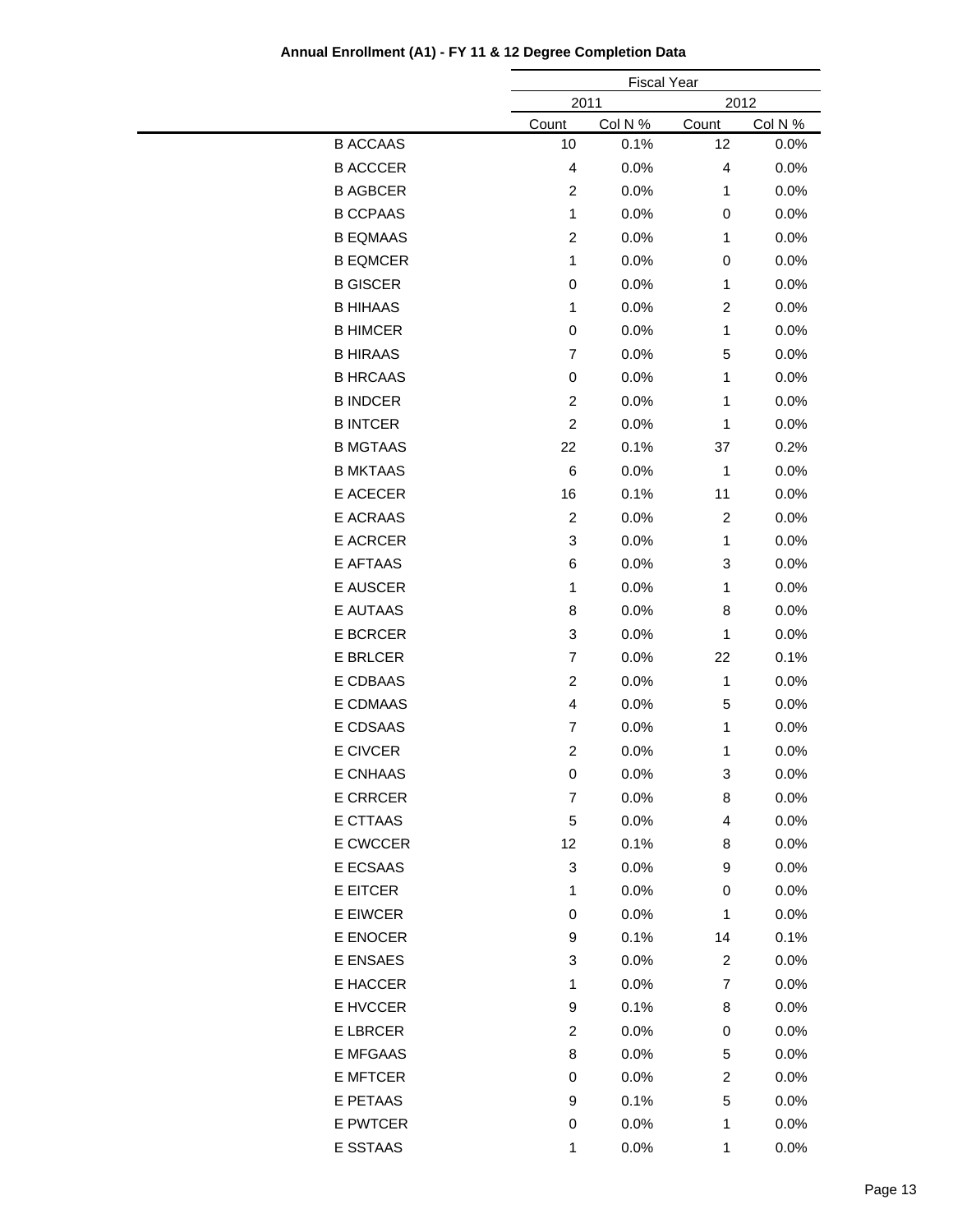|                 |                         | <b>Fiscal Year</b> |                         |         |
|-----------------|-------------------------|--------------------|-------------------------|---------|
|                 | 2011<br>2012            |                    |                         |         |
|                 | Count                   | Col N %            | Count                   | Col N % |
| F AADAFA        | 3                       | 0.0%               | 5                       | 0.0%    |
| F AAEAFA        | $\overline{c}$          | 0.0%               | 3                       | 0.0%    |
| <b>F GDICER</b> | 0                       | 0.0%               | 1                       | 0.0%    |
| <b>F GDSAAS</b> | 4                       | 0.0%               | 4                       | 0.0%    |
| <b>F MCBAAS</b> | 0                       | 0.0%               | 1                       | 0.0%    |
| <b>F MPHAAS</b> | $\mathbf 0$             | 0.0%               | 3                       | 0.0%    |
| <b>F MSEAFA</b> | 1                       | 0.0%               | 1                       | 0.0%    |
| F MSPAFA        | $\overline{c}$          | 0.0%               | 1                       | 0.0%    |
| <b>G DCMCER</b> | 1                       | 0.0%               | 0                       | 0.0%    |
| <b>G DHGAAS</b> | 30                      | 0.2%               | 30                      | 0.1%    |
| <b>G DTPAAS</b> | 1                       | 0.0%               | 0                       | 0.0%    |
| <b>G DTPCER</b> | $\mathbf 0$             | 0.0%               | 1                       | 0.0%    |
| <b>G EMACER</b> | 65                      | 0.4%               | 54                      | 0.2%    |
| <b>G MASCER</b> | 12                      | 0.1%               | 17                      | 0.1%    |
| <b>G MSGCER</b> | 23                      | 0.1%               | 12                      | 0.0%    |
| <b>G NASCER</b> | 255                     | 1.4%               | 228                     | 0.9%    |
| <b>G NURAAS</b> | 81                      | 0.5%               | 82                      | 0.3%    |
| <b>G NURCER</b> | 21                      | 0.1%               | 32                      | 0.1%    |
| <b>G OTAAAS</b> | 13                      | 0.1%               | 16                      | 0.1%    |
| <b>G RTTAAS</b> | $\boldsymbol{9}$        | 0.1%               | 14                      | 0.1%    |
| <b>G SURAAS</b> | 19                      | 0.1%               | 20                      | 0.1%    |
| <b>G SURCER</b> | $\mathbf 0$             | 0.0%               | $\mathbf{1}$            | 0.0%    |
| <b>G VTTAAS</b> | 31                      | 0.2%               | 28                      | 0.1%    |
| <b>G XCTCER</b> | 3                       | 0.0%               | $\,0\,$                 | 0.0%    |
| <b>G XMRCER</b> | 1                       | 0.0%               | 0                       | 0.0%    |
| <b>G XRAAAS</b> | 8                       | 0.0%               | 11                      | 0.0%    |
| H GAAAA         | 130                     | 0.7%               | 109                     | 0.5%    |
| N ASGAS         | 242                     | 1.4%               | 212                     | 0.9%    |
| N FTRCER        | 1                       | 0.0%               | 0                       | 0.0%    |
| S CDACER        | 1                       | 0.0%               | 1                       | 0.0%    |
| S CDECER        | 0                       | 0.0%               | 1                       | 0.0%    |
| S CHDAAS        | 5                       | 0.0%               | 3                       | 0.0%    |
| S CJSAAS        | 17                      | 0.1%               | 24                      | 0.1%    |
| S FSTAAS        | $\boldsymbol{2}$        | 0.0%               | $\mathbf{1}$            | 0.0%    |
| <b>T ASPCER</b> | 1                       | 0.0%               | 3                       | 0.0%    |
| <b>T CGRCER</b> | 1                       | 0.0%               | 0                       | 0.0%    |
| <b>T CISCER</b> | 3                       | 0.0%               | 1                       | 0.0%    |
| <b>T CMSAAS</b> | 4                       | 0.0%               | 7                       | 0.0%    |
| <b>T CNAAAS</b> | 8                       | 0.0%               | 5                       | 0.0%    |
| <b>T CPLAAS</b> | 3                       | 0.0%               | $\overline{\mathbf{c}}$ | 0.0%    |
| <b>T CSMCER</b> | 1                       | 0.0%               | 0                       | 0.0%    |
| <b>T DGMAAS</b> | 11                      | 0.1%               | 15                      | 0.1%    |
| <b>T IPRCER</b> | $\overline{\mathbf{4}}$ | 0.0%               | 3                       | 0.0%    |
| <b>TLINCER</b>  | 3                       | 0.0%               | 8                       | 0.0%    |
|                 |                         |                    |                         |         |

### **Annual Enrollment (A1) - FY 11 & 12 Degree Completion Data**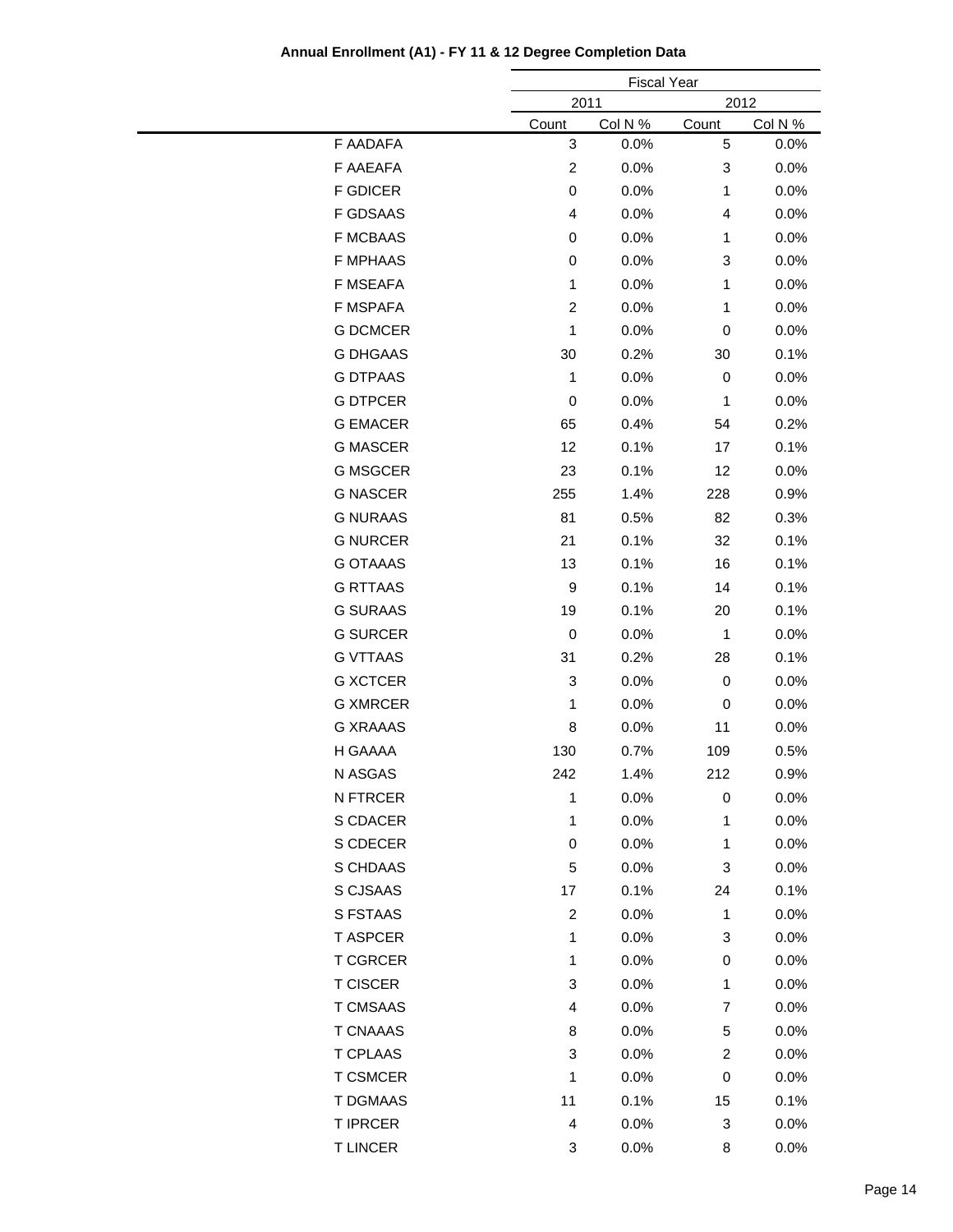|                               |                                               |             | <b>Fiscal Year</b> |                |         |
|-------------------------------|-----------------------------------------------|-------------|--------------------|----------------|---------|
|                               |                                               |             | 2011               |                | 2012    |
|                               |                                               | Count       | Col N %            | Count          | Col N % |
|                               | <b>T MSACER</b>                               | 6           | 0.0%               | 6              | 0.0%    |
|                               | <b>T MSOCER</b>                               | $\mathbf 0$ | 0.0%               | 2              | 0.0%    |
|                               | <b>T OCAAAS</b>                               | 13          | 0.1%               | 16             | 0.1%    |
|                               | T OCPCER                                      | 2           | 0.0%               | $\overline{2}$ | 0.0%    |
|                               | T OCTCER                                      | 2           | 0.0%               | 3              | 0.0%    |
|                               | <b>TVGWCER</b>                                | 6           | 0.0%               | 15             | 0.1%    |
|                               | <b>T WSMCER</b>                               | 1           | 0.0%               | $\overline{c}$ | 0.0%    |
|                               | X CDLCER                                      | 51          | 0.3%               | 35             | 0.1%    |
|                               | Y AB3CE                                       | 28          | 0.2%               | 5              | 0.0%    |
|                               | Y AB4CE                                       | 29          | 0.2%               | 4              | 0.0%    |
|                               | Y AS6CE                                       | 49          | 0.3%               | 83             | 0.3%    |
|                               | Y EL2CE                                       | 32          | 0.2%               | 23             | 0.1%    |
|                               | Y EL4CE                                       | 18          | 0.1%               | 15             | 0.1%    |
|                               | Y GSUAGS                                      | 58          | 0.3%               | 52             | 0.2%    |
|                               | Total                                         | 17840       | 100.0%             | 24045          | 100.0%  |
| Degree/1st Curriculum         | AA (1.1)                                      | 130         | 8.9%               | 109            | 7.6%    |
|                               | AS (1.1)                                      | 242         | 16.5%              | 212            | 14.7%   |
|                               | AAS (1.2)                                     | 371         | 25.3%              | 402            | 27.9%   |
|                               | AGS, ALS, AGE (1.0)                           | 58          | 4.0%               | 52             | 3.6%    |
|                               | Basic Skills (1.7, 1.8, 1.9)                  | 107         | 7.3%               | 130            | 9.0%    |
|                               | Occup Cert of 30 sem<br>hrs/more CER (1.2)    | 96          | 6.5%               | 102            | 7.1%    |
|                               | Occup Cert of LT 30 sem<br>hrs COC, AOP (1.2) | 452         | 30.8%              | 423            | 29.3%   |
|                               | Assoc in Fine Arts (AFA)<br>(1.1)             | 8           | 0.5%               | 10             | 0.7%    |
|                               | Assoc in Eng Sc (AES)<br>(1.1)                | 3           | 0.2%               | $\overline{c}$ | 0.1%    |
|                               | Total                                         | 1467        | 100.0%             | 1442           | 100.0%  |
| Degree/2nd Curriculum         | AA (1.1)                                      | 0           | 0.0%               | $\mathbf{1}$   | 2.9%    |
|                               | AS (1.1)                                      | 6           | 20.7%              | 0              | 0.0%    |
|                               | AAS (1.2)                                     | 6           | 20.7%              | 10             | 29.4%   |
|                               | AGS, ALS, AGE (1.0)                           | 3           | 10.3%              | $\overline{c}$ | 5.9%    |
|                               | Occup Cert of 30 sem<br>hrs/more CER (1.2)    | 14          | 48.3%              | 21             | 61.8%   |
|                               | Total                                         | 29          | 100.0%             | 34             | 100.0%  |
| <b>General Education Core</b> | Completed all at Parkland                     | 307         | 1.7%               | 288            | 1.2%    |
|                               | Completed at Parkland<br>and elsewhere        | 108         | 0.6%               | 72             | 0.3%    |
|                               | Not Completed                                 | 4007        | 22.5%              | 3942           | 16.4%   |
|                               | Not applicable<br>(occupational students)     | 13418       | 75.2%              | 19743          | 82.1%   |
|                               | Total                                         | 17840       | 100.0%             | 24045          | 100.0%  |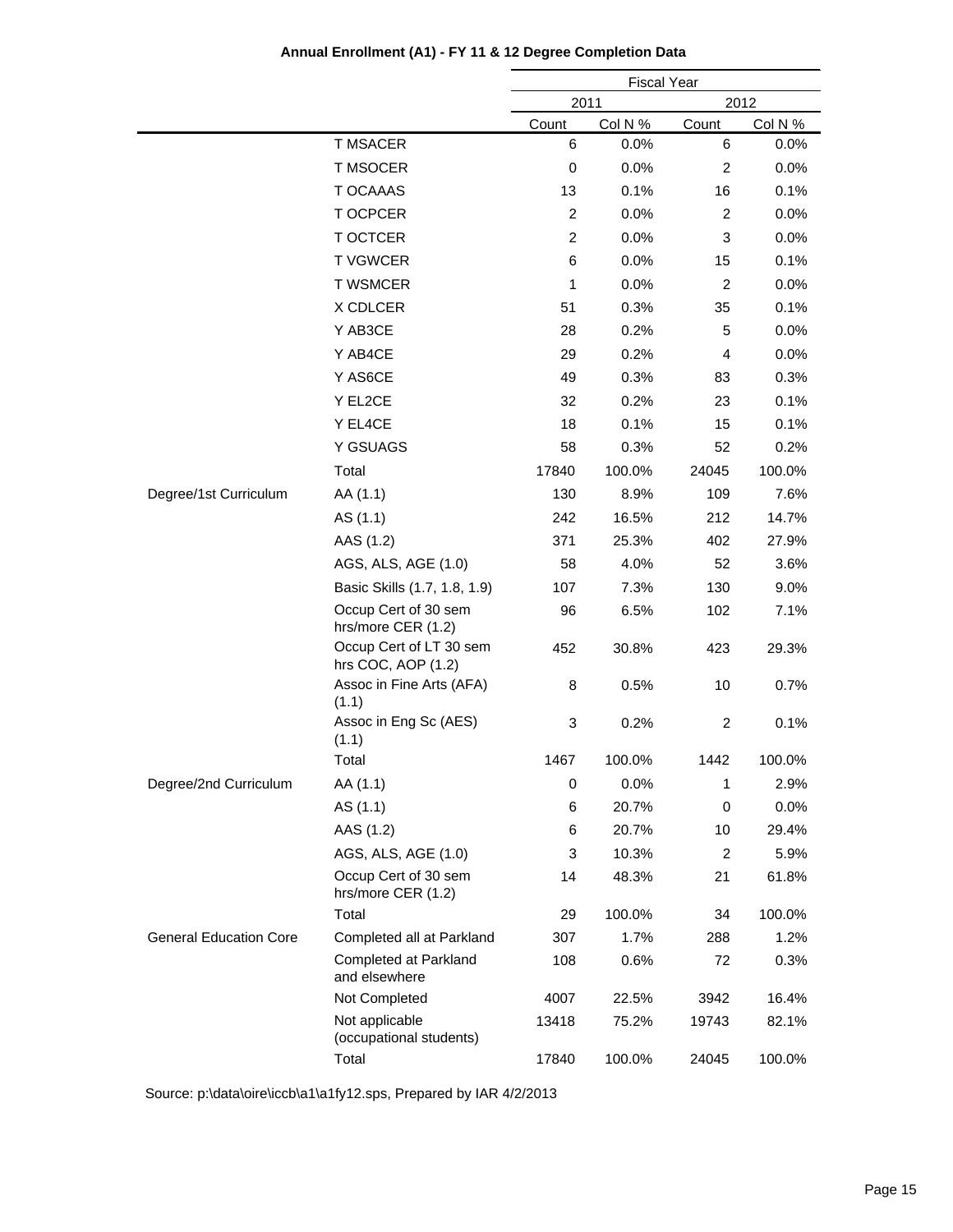|                               |                                                           | <b>Fiscal Year</b> |            |                |            |
|-------------------------------|-----------------------------------------------------------|--------------------|------------|----------------|------------|
|                               |                                                           |                    | 2011       |                | 2012       |
|                               |                                                           | Count              | Column N % | Count          | Column N % |
| Shared Data Dummy SSN         | Valid SSN                                                 | 16824              | 94.3%      | 22511          | 93.6%      |
|                               | Dummy ID                                                  | 1016               | 5.7%       | 1534           | 6.4%       |
|                               | Total                                                     | 17840              | 100.0%     | 24045          | 100.0%     |
| <b>ACT Test Date</b>          | No data                                                   | 14157              | 79.4%      | 20279          | 84.3%      |
|                               | Prior to Oct 1989                                         | 9                  | 0.1%       | $\overline{7}$ | 0.0%       |
|                               | Oct 1989 and later                                        | 3674               | 20.6%      | 3759           | 15.6%      |
|                               | Total                                                     | 17840              | 100.0%     | 24045          | 100.0%     |
| Instructional Approach        | All Other                                                 | 16775              | 94.0%      | 22722          | 94.5%      |
|                               | Apprenticeship Enrollment                                 | 455                | 2.6%       | 457            | 1.9%       |
|                               | Apprentice and Tech prep<br>in HS                         | 1                  | 0.0%       | $\mathbf 0$    | 0.0%       |
|                               | <b>Current Tech Prep</b>                                  | 609                | 3.4%       | 866            | 3.6%       |
|                               | Total                                                     | 17840              | 100.0%     | 24045          | 100.0%     |
| <b>Shared Data Enrollment</b> | All others                                                | 8679               | 48.6%      | 8992           | 37.4%      |
| <b>Type</b>                   | First time Freshman - new<br>to higher ed                 | 8922               | 50.0%      | 14922          | 62.1%      |
|                               | First time transfer - new to<br>Parkland w/ higher ed exp | 239                | 1.3%       | 131            | 0.5%       |
|                               | Total                                                     | 17840              | 100.0%     | 24045          | 100.0%     |
| <b>Transfer Plans</b>         | No                                                        | 17274              | 96.8%      | 23554          | 98.0%      |
|                               | Yes- to a 4-yr<br>college/university                      | 566                | 3.2%       | 491            | 2.0%       |
|                               | Total                                                     | 17840              | 100.0%     | 24045          | 100.0%     |
| Signed Declaration of         | <b>No</b>                                                 | 16366              | 91.7%      | 22709          | 94.4%      |
| Intent                        | Yes                                                       | 1474               | 8.3%       | 1336           | 5.6%       |
|                               | Total                                                     | 17840              | 100.0%     | 24045          | 100.0%     |

### **Annual Enrollment (A1) - FY 11 & 12 Miscellaneous Admissions Data**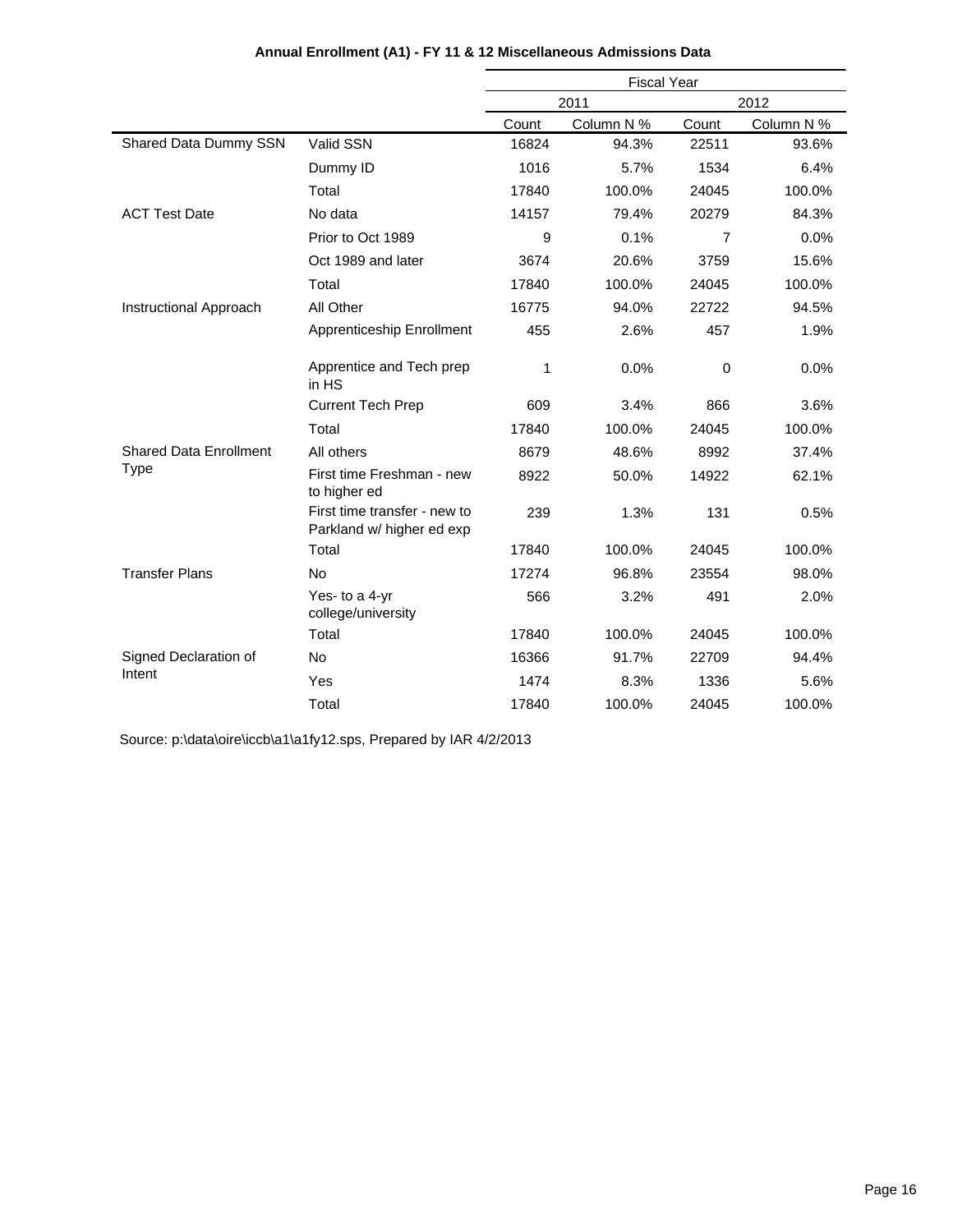|                                          |            | <b>Fiscal Year</b> |           |
|------------------------------------------|------------|--------------------|-----------|
|                                          |            | 2011               | 2012      |
| Summer Credit Hours Attempted            | Mean       | 1.85               | 1.42      |
|                                          | Median     | .00                | .00       |
|                                          | <b>Sum</b> | 33038.50           | 34162.00  |
|                                          | Minimum    | .00                | .00       |
|                                          | Maximum    | 22.00              | 21.50     |
| <b>Summer Credit Hours Earned</b>        | Mean       | 1.56               | 1.24      |
|                                          | Median     | .00                | .00       |
|                                          | <b>Sum</b> | 27826.50           | 29806.50  |
|                                          | Minimum    | .00                | .00       |
|                                          | Maximum    | 20.00              | 21.00     |
| Fall Credit Hours Attempted              | Mean       | 5.41               | 4.14      |
|                                          | Median     | 3.00               | 1.00      |
|                                          | Sum        | 96551.50           | 99460.50  |
|                                          | Minimum    | .00                | .00       |
|                                          | Maximum    | 25.00              | 25.00     |
| <b>Fall Credit Hours Earned</b>          | Mean       | 4.25               | 3.32      |
|                                          | Median     | 3.00               | .50       |
|                                          | Sum        | 75850.50           | 79874.00  |
|                                          | Minimum    | .00                | .00       |
|                                          | Maximum    | 25.00              | 24.00     |
| Spring Credit Hours Attempted            | Mean       | 4.96               | 3.74      |
|                                          | Median     | 3.00               | .50       |
|                                          | Sum        | 88431.00           | 89862.00  |
|                                          | Minimum    | .00                | .00       |
|                                          | Maximum    | 29.00              | 24.00     |
| Spring Credit Hours Earned               | Mean       | 3.89               | 3.01      |
|                                          | Median     | 1.00               | .00       |
|                                          | Sum        | 69348.00           | 72477.00  |
|                                          | Minimum    | .00                | .00       |
|                                          | Maximum    | 29.00              | 24.00     |
| <b>Total Credit Hours Attempted</b>      | Mean       | 12.22              | 9.29      |
|                                          | Median     | 8.00               | 5.00      |
|                                          | Sum        | 218021.00          | 223484.50 |
|                                          | Minimum    | .50                | .00       |
|                                          | Maximum    | 61.00              | 54.00     |
| <b>Total Credit Hours Earned</b>         | Mean       | 9.70               | 7.58      |
|                                          | Median     | 6.00               | 4.00      |
|                                          | Sum        | 173025.00          | 182157.50 |
|                                          | Minimum    | .00                | .00       |
|                                          | Maximum    | 54.00              | 49.00     |
| <b>Shared Summer Credit Hours Earned</b> | Mean       | 1.40               | .98       |
|                                          | Median     | .00                | .00       |
|                                          | Sum        | 24954.00           | 23519.50  |
|                                          | Minimum    | .00                | .00       |
|                                          | Maximum    | 20.00              | 21.00     |

## **Annual Enrollment (A1) - FY 11 & 12 Credit Hours Attempted and Earned**